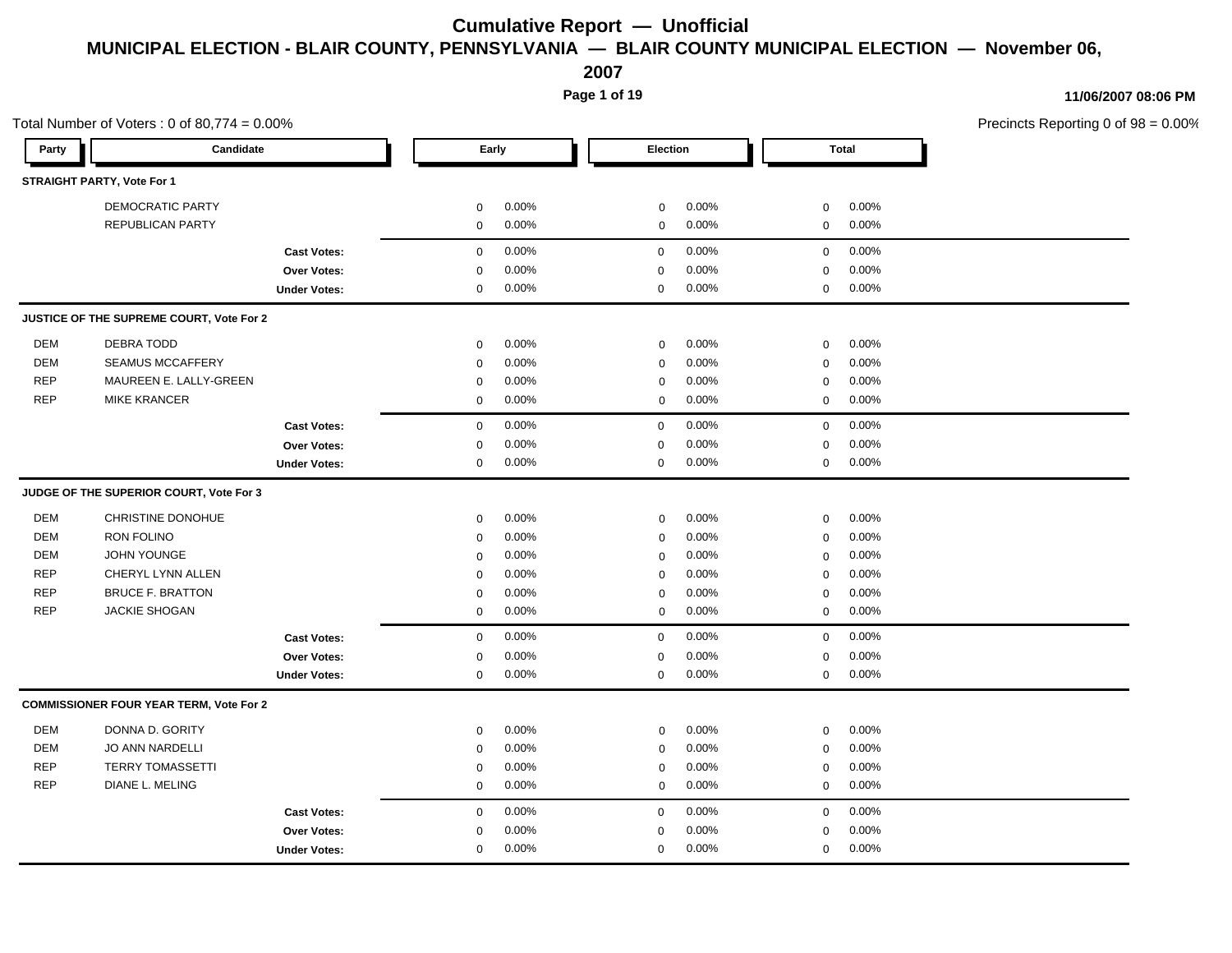**2007**

**Page 2 of 19**

|            | Total Number of Voters: $0$ of 80,774 = $0.00\%$                      |                            |                            | Precincts Reporting 0 of 98 = 0.00% |  |
|------------|-----------------------------------------------------------------------|----------------------------|----------------------------|-------------------------------------|--|
| Party      | Candidate                                                             | Early                      | Election                   | Total                               |  |
|            | <b>CONTROLLER FOUR YEAR TERM, Vote For 1</b>                          |                            |                            |                                     |  |
| <b>DEM</b> | EUGENE J. DUNCAN                                                      | $0.00\%$<br>$\mathbf{0}$   | 0.00%<br>$\mathbf 0$       | 0.00%<br>$\mathbf 0$                |  |
| REP        | RICHARD J. PEO                                                        | $0.00\%$<br>$\mathbf 0$    | 0.00%<br>$\mathbf{0}$      | 0.00%<br>$\overline{0}$             |  |
|            | <b>Cast Votes:</b>                                                    | $0.00\%$<br>$\mathbf 0$    | $0.00\%$<br>$\overline{0}$ | $0$ 0.00%                           |  |
|            | Over Votes:                                                           | $0.00\%$<br>$\Omega$       | $0.00\%$<br>$\mathbf{0}$   | 0.00%<br>$\overline{0}$             |  |
|            | <b>Under Votes:</b>                                                   | $0.00\%$<br>0              | 0.00%<br>0                 | 0.00%<br>$\mathbf 0$                |  |
|            | <b>CORONER FOUR YEAR TERM, Vote For 1</b>                             |                            |                            |                                     |  |
|            | PATRICIA M. ROSS                                                      | $0.00\%$<br>$\overline{0}$ | $0.00\%$<br>$\overline{0}$ | $0\qquad 0.00\%$                    |  |
|            | <b>Cast Votes:</b>                                                    | 0.00%<br>$\mathbf 0$       | $0.00\%$<br>$\overline{0}$ | $0\qquad 0.00\%$                    |  |
|            | Over Votes:                                                           | 0.00%<br>0                 | 0.00%<br>$\mathbf{0}$      | 0.00%<br>$\overline{0}$             |  |
|            | <b>Under Votes:</b>                                                   | $0.00\%$<br>$\mathbf 0$    | $0.00\%$<br>$\mathbf 0$    | $0\quad 0.00\%$                     |  |
|            | REGISTER AND RECORDER FOUR YEAR TERM, Vote For 1                      |                            |                            |                                     |  |
| REP        | <b>MARY ANN BENNIS</b>                                                | 0.00%<br>$\overline{0}$    | $0.00\%$<br>$\overline{0}$ | $0 0.00\%$                          |  |
|            | <b>Cast Votes:</b>                                                    | $0.00\%$<br>$\overline{0}$ | $0.00\%$<br>$\overline{0}$ | $0$ 0.00%                           |  |
|            | Over Votes:                                                           | $0.00\%$<br>0              | 0.00%<br>0                 | 0.00%<br>$\mathbf 0$                |  |
|            | <b>Under Votes:</b>                                                   | $0.00\%$<br>$\mathbf 0$    | 0.00%<br>$\mathbf 0$       | $0.00\%$<br>$\overline{0}$          |  |
|            | TREASURER FOUR YEAR TERM, Vote For 1                                  |                            |                            |                                     |  |
| REP        | JAMES R. CAROTHERS                                                    | $0.00\%$<br>$\overline{0}$ | $0.00\%$<br>$\overline{0}$ | $0\qquad 0.00\%$                    |  |
|            | <b>Cast Votes:</b>                                                    | 0.00%<br>$\mathbf 0$       | $0.00\%$<br>$\mathbf{0}$   | $0.00\%$<br>$\overline{0}$          |  |
|            | Over Votes:                                                           | $0.00\%$<br>$\mathbf 0$    | 0.00%<br>$\mathbf 0$       | 0.00%<br>$\mathbf 0$                |  |
|            | <b>Under Votes:</b>                                                   | $0.00\%$<br>$\mathbf{0}$   | 0.00%<br>0                 | $0\qquad 0.00\%$                    |  |
|            | MAGISTERIAL DISTRICT JUDGE DISTRICT 24-3-02 SIX YEAR TERM, Vote For 1 |                            |                            |                                     |  |
|            | STEVEN D. JACKSON                                                     | $0\qquad 0.00\%$           | 0.00%<br>$\overline{0}$    | $0$ 0.00%                           |  |
|            | <b>Cast Votes:</b>                                                    | 0.00%<br>$\mathbf{0}$      | $0.00\%$<br>$\mathbf{0}$   | 0.00%<br>$\mathbf 0$                |  |
|            | Over Votes:                                                           | 0.00%<br>$\Omega$          | $0.00\%$<br>$\Omega$       | 0.00%<br>$\mathbf 0$                |  |
|            | <b>Under Votes:</b>                                                   | $0.00\%$<br>$\mathbf{0}$   | 0.00%<br>0                 | $0.00\%$<br>$\mathbf 0$             |  |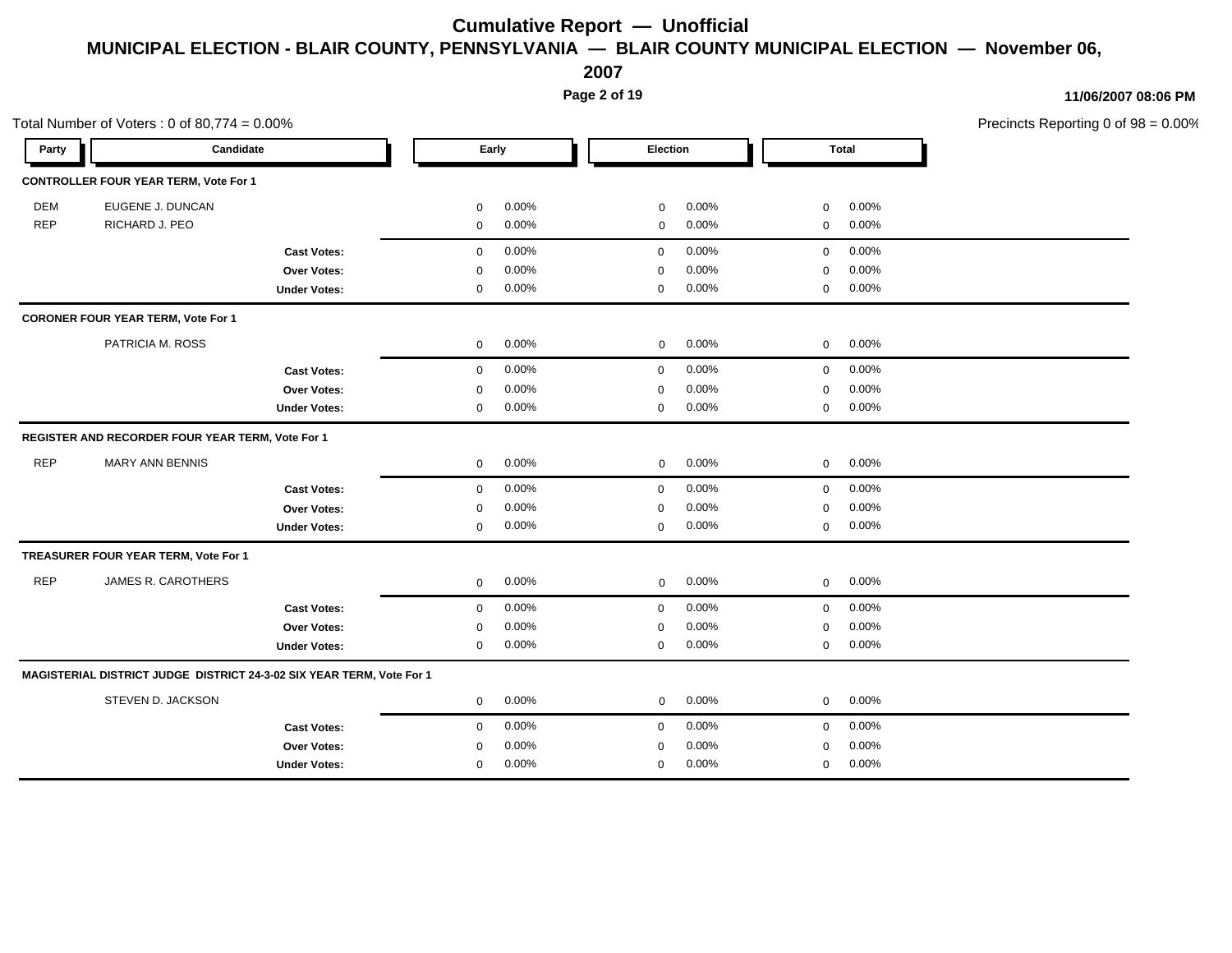**2007**

**Page 3 of 19**

|            | Total Number of Voters: $0$ of 80,774 = $0.00\%$        |                     |             |       |                 |       |                  |              | Precincts Reporting 0 of 98 = 0.00% |
|------------|---------------------------------------------------------|---------------------|-------------|-------|-----------------|-------|------------------|--------------|-------------------------------------|
| Party      | Candidate                                               |                     |             | Early | <b>Election</b> |       |                  | <b>Total</b> |                                     |
|            | ALTOONA CITY COUNCIL FOUR YEAR TERM, Vote For 3         |                     |             |       |                 |       |                  |              |                                     |
| DEM        | <b>BOB HOFFMAN</b>                                      |                     | $\mathbf 0$ | 0.00% | 0               | 0.00% | $\mathbf 0$      | 0.00%        |                                     |
| DEM        | RUSSELL J. MONTGOMERY                                   |                     | $\mathbf 0$ | 0.00% | 0               | 0.00% | $\mathbf 0$      | 0.00%        |                                     |
| <b>REP</b> | <b>BRUCE KELLEY</b>                                     |                     | $\mathbf 0$ | 0.00% | 0               | 0.00% | $\mathbf 0$      | 0.00%        |                                     |
| <b>REP</b> | JOSEPH L. RIEKER                                        |                     | $\mathbf 0$ | 0.00% | 0               | 0.00% | $\mathbf 0$      | 0.00%        |                                     |
| <b>REP</b> | ERIK J. CAGLE                                           |                     | $\mathbf 0$ | 0.00% | 0               | 0.00% | $\mathbf 0$      | 0.00%        |                                     |
|            |                                                         | <b>Cast Votes:</b>  | $\mathsf 0$ | 0.00% | $\mathbf 0$     | 0.00% | $\mathbf 0$      | 0.00%        |                                     |
|            |                                                         | Over Votes:         | $\mathbf 0$ | 0.00% | $\mathbf 0$     | 0.00% | $\mathbf 0$      | 0.00%        |                                     |
|            |                                                         | <b>Under Votes:</b> | $\mathbf 0$ | 0.00% | 0               | 0.00% | $\boldsymbol{0}$ | 0.00%        |                                     |
|            | ALLEGHENY TOWNSHIP SUPERVISOR SIX YEAR TERM, Vote For 1 |                     |             |       |                 |       |                  |              |                                     |
| <b>DEM</b> | THOMAS J. SMITH                                         |                     | $\mathbf 0$ | 0.00% | 0               | 0.00% | $\mathbf 0$      | 0.00%        |                                     |
| <b>REP</b> | FRED N. IMLER, II                                       |                     | $\mathbf 0$ | 0.00% | 0               | 0.00% | $\mathbf 0$      | 0.00%        |                                     |
|            |                                                         | <b>Cast Votes:</b>  | $\mathbf 0$ | 0.00% | $\mathbf 0$     | 0.00% | $\mathbf 0$      | 0.00%        |                                     |
|            |                                                         | Over Votes:         | $\mathbf 0$ | 0.00% | $\mathbf 0$     | 0.00% | $\mathbf 0$      | 0.00%        |                                     |
|            |                                                         | <b>Under Votes:</b> | $\mathbf 0$ | 0.00% | 0               | 0.00% | $\mathbf 0$      | 0.00%        |                                     |
|            | ALLEGHENY TOWNSHIP AUDITOR SIX YEAR TERM, Vote For 1    |                     |             |       |                 |       |                  |              |                                     |
| <b>REP</b> | <b>GALEN E. HELSEL</b>                                  |                     | $\mathbf 0$ | 0.00% | 0               | 0.00% | $\mathbf 0$      | 0.00%        |                                     |
|            |                                                         | <b>Cast Votes:</b>  | $\mathbf 0$ | 0.00% | $\mathbf 0$     | 0.00% | $\mathbf 0$      | 0.00%        |                                     |
|            |                                                         | Over Votes:         | 0           | 0.00% | 0               | 0.00% | 0                | 0.00%        |                                     |
|            |                                                         | <b>Under Votes:</b> | $\mathbf 0$ | 0.00% | 0               | 0.00% | $\mathbf 0$      | $0.00\%$     |                                     |
|            | ANTIS TOWNSHIP SUPERVISOR SIX YEAR TERM, Vote For 2     |                     |             |       |                 |       |                  |              |                                     |
|            | ROBERT P. HORNBERGER, SR.                               |                     | $\mathbf 0$ | 0.00% | 0               | 0.00% | $\mathbf 0$      | 0.00%        |                                     |
| <b>REP</b> | CHARLES W. TAYLOR                                       |                     | $\mathbf 0$ | 0.00% | 0               | 0.00% | $\mathbf 0$      | 0.00%        |                                     |
|            |                                                         | <b>Cast Votes:</b>  | $\mathbf 0$ | 0.00% | 0               | 0.00% | $\mathbf 0$      | 0.00%        |                                     |
|            |                                                         | Over Votes:         | $\mathbf 0$ | 0.00% | $\mathbf 0$     | 0.00% | $\mathbf 0$      | $0.00\%$     |                                     |
|            |                                                         | <b>Under Votes:</b> | $\mathbf 0$ | 0.00% | 0               | 0.00% | $\mathbf 0$      | $0.00\%$     |                                     |
|            | ANTIS TOWNSHIP SUPERVISOR TWO YEAR TERM, Vote For 1     |                     |             |       |                 |       |                  |              |                                     |
| <b>REP</b> | <b>KENNETH HOSTLER</b>                                  |                     | $\mathbf 0$ | 0.00% | 0               | 0.00% | $\mathbf 0$      | 0.00%        |                                     |
|            |                                                         | <b>Cast Votes:</b>  | $\mathbf 0$ | 0.00% | $\mathbf 0$     | 0.00% | $\mathbf 0$      | 0.00%        |                                     |
|            |                                                         | Over Votes:         | $\mathbf 0$ | 0.00% | 0               | 0.00% | $\mathbf 0$      | 0.00%        |                                     |
|            |                                                         | <b>Under Votes:</b> | $\mathbf 0$ | 0.00% | $\mathbf 0$     | 0.00% | $\mathbf 0$      | 0.00%        |                                     |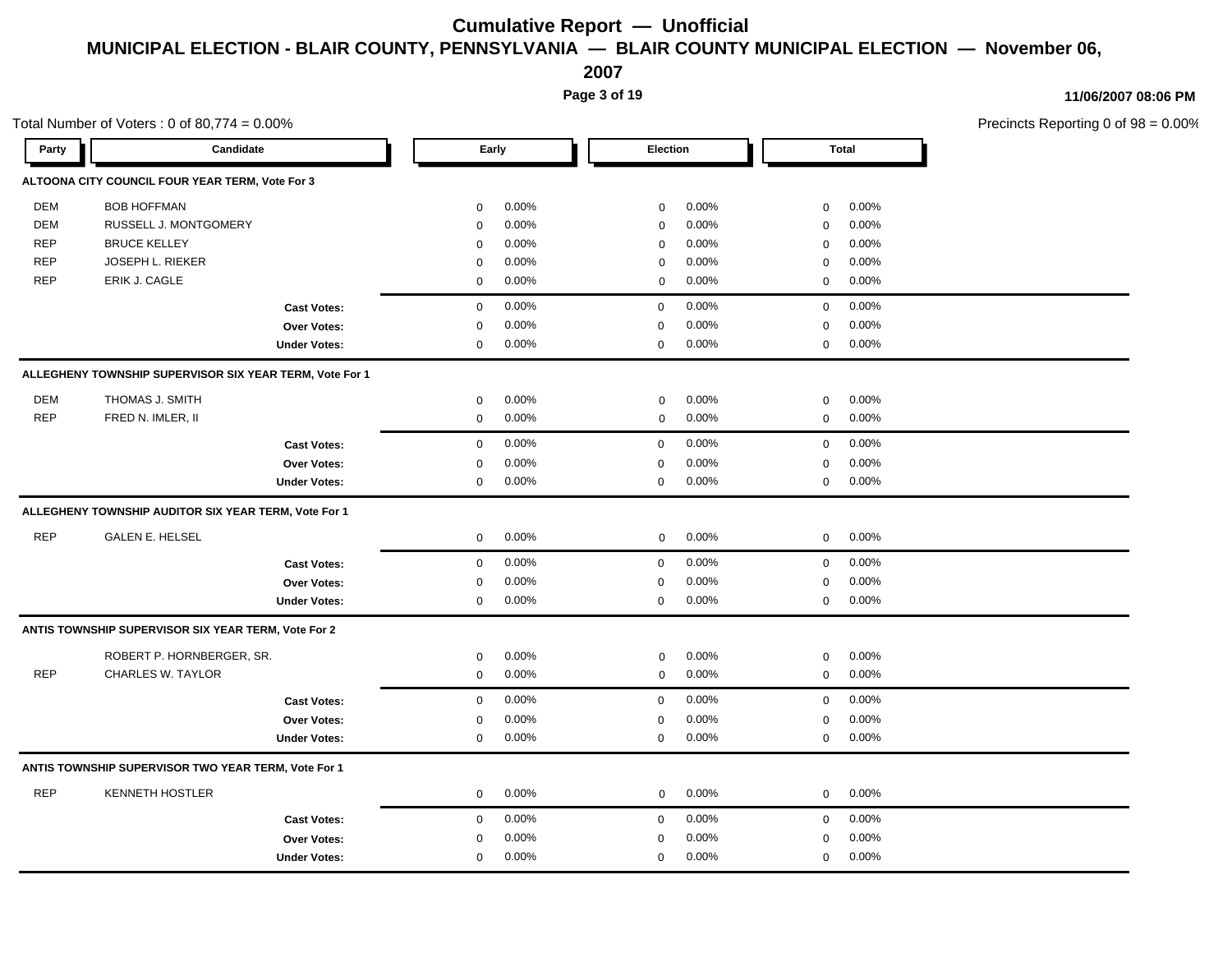**2007**

**Page 4 of 19**

|            | Total Number of Voters: $0$ of 80,774 = $0.00\%$    |                            |                            |                            | Precincts Reporting 0 of 98 = 0.00% |
|------------|-----------------------------------------------------|----------------------------|----------------------------|----------------------------|-------------------------------------|
| Party      | Candidate                                           | Early                      | Election                   | Total                      |                                     |
|            | ANTIS TOWNSHIP AUDITOR SIX YEAR TERM, Vote For 1    |                            |                            |                            |                                     |
|            | No Candidate Filed (W)                              | $\mathbf{0}$<br>$0.00\%$   | $0.00\%$<br>$\mathbf{0}$   | $0\quad 0.00\%$            |                                     |
|            | <b>Cast Votes:</b>                                  | $0.00\%$<br>$\overline{0}$ | $0.00\%$<br>$\mathbf{0}$   | $0 0.00\%$                 |                                     |
|            | Over Votes:                                         | 0.00%<br>$\mathbf 0$       | 0.00%<br>0                 | $0.00\%$<br>$\mathbf 0$    |                                     |
|            | <b>Under Votes:</b>                                 | $0.00\%$<br>$\mathbf{0}$   | $0.00\%$<br>$\mathbf 0$    | $0 0.00\%$                 |                                     |
|            | ANTIS TOWNSHIP AUDITOR FOUR YEAR TERM, Vote For 1   |                            |                            |                            |                                     |
|            | No Candidate Filed (W)                              | $0.00\%$<br>$\overline{0}$ | $0.00\%$<br>$\mathbf 0$    | $0\quad 0.00\%$            |                                     |
|            | <b>Cast Votes:</b>                                  | $0.00\%$<br>$\overline{0}$ | $0.00\%$<br>$\overline{0}$ | $0 0.00\%$                 |                                     |
|            | Over Votes:                                         | $0.00\%$<br>$\Omega$       | 0.00%<br>$\Omega$          | $0.00\%$<br>$\Omega$       |                                     |
|            | <b>Under Votes:</b>                                 | $0.00\%$<br>$\mathbf 0$    | 0.00%<br>$\mathbf 0$       | $0 0.00\%$                 |                                     |
|            | BELLWOOD BOROUGH COUNCIL FOUR YEAR TERM, Vote For 3 |                            |                            |                            |                                     |
|            | EILEEN D. NEWBERRY                                  | 0.00%<br>$\mathbf 0$       | 0.00%<br>$\mathbf 0$       | 0.00%<br>$\mathbf 0$       |                                     |
| <b>REP</b> | CHRISTOPHER E. CREEK                                | $0.00\%$<br>$\overline{0}$ | $0.00\%$<br>$\mathbf{0}$   | $0\quad 0.00\%$            |                                     |
|            | <b>Cast Votes:</b>                                  | 0.00%<br>$\mathbf{0}$      | $0.00\%$<br>$\mathbf 0$    | 0.00%<br>$\overline{0}$    |                                     |
|            | Over Votes:                                         | 0.00%<br>$\Omega$          | 0.00%<br>0                 | 0.00%<br>$\mathbf 0$       |                                     |
|            | <b>Under Votes:</b>                                 | $0.00\%$<br>$\mathbf 0$    | $0.00\%$<br>$\mathbf 0$    | $0\quad 0.00\%$            |                                     |
|            | BELLWOOD BOROUGH COUNCIL TWO YEAR TERM, Vote For 1  |                            |                            |                            |                                     |
| REP        | DONALD N. WALKER                                    | $\overline{0}$<br>$0.00\%$ | 0.00%<br>$\mathbf 0$       | $0\qquad 0.00\%$           |                                     |
|            | <b>Cast Votes:</b>                                  | $0.00\%$<br>$\overline{0}$ | $0.00\%$<br>$\overline{0}$ | $0 0.00\%$                 |                                     |
|            | <b>Over Votes:</b>                                  | 0.00%<br>$\mathbf 0$       | 0.00%<br>0                 | 0.00%<br>$\mathbf 0$       |                                     |
|            | <b>Under Votes:</b>                                 | $0.00\%$<br>$\mathbf 0$    | $0.00\%$<br>$\mathbf 0$    | $0 0.00\%$                 |                                     |
|            | BLAIR TOWNSHIP SUPERVISOR SIX YEAR TERM, Vote For 1 |                            |                            |                            |                                     |
| REP        | ERIC B. PRENDERGAST                                 | $0.00\%$<br>$\mathbf{0}$   | $0.00\%$<br>$\mathbf{0}$   | $0 0.00\%$                 |                                     |
|            | <b>Cast Votes:</b>                                  | $0.00\%$<br>$\mathbf{0}$   | 0.00%<br>$\mathbf{0}$      | $0.00\%$<br>$\overline{0}$ |                                     |
|            | Over Votes:                                         | $0.00\%$<br>$\mathbf 0$    | 0.00%<br>$\mathbf 0$       | 0.00%<br>$\mathbf 0$       |                                     |
|            | <b>Under Votes:</b>                                 | $0.00\%$<br>$\mathbf 0$    | 0.00%<br>$\mathbf 0$       | $0\qquad 0.00\%$           |                                     |
|            | BLAIR TOWNSHIP AUDITOR SIX YEAR TERM, Vote For 1    |                            |                            |                            |                                     |
|            | No Candidate Filed (W)                              | $0.00\%$<br>$\overline{0}$ | $0.00\%$<br>$\mathbf{0}$   | $0 0.00\%$                 |                                     |
|            | <b>Cast Votes:</b>                                  | $0.00\%$<br>$\mathbf 0$    | $0.00\%$<br>$\mathbf 0$    | $0.00\%$<br>$\mathbf 0$    |                                     |
|            | <b>Over Votes:</b>                                  | 0.00%<br>0                 | 0.00%<br>$\Omega$          | $0.00\%$<br>0              |                                     |
|            | <b>Under Votes:</b>                                 | $0.00\%$<br>$\mathbf 0$    | 0.00%<br>0                 | 0.00%<br>$\mathbf 0$       |                                     |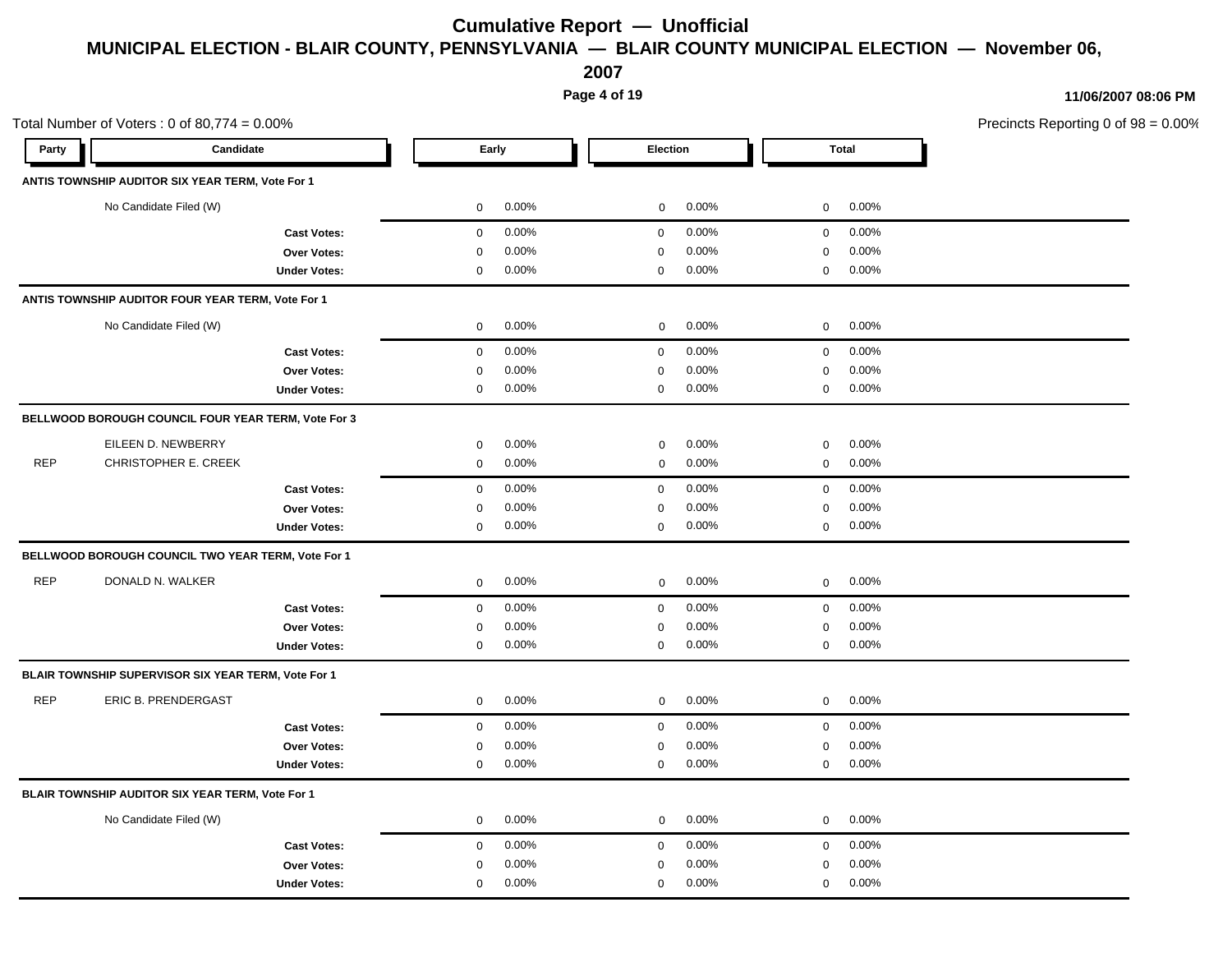**2007**

**Page 5 of 19**

| Total<br>Candidate<br>Early<br>Election<br>Party<br>CATHARINE TOWNSHIP SUPERVISOR SIX YEAR TERM, Vote For 1<br>REP<br>RALPH F. RISPOLI<br>$0.00\%$<br>$0.00\%$<br>$0\qquad 0.00\%$<br>$\overline{0}$<br>$\mathbf{0}$<br>$0.00\%$<br>$\overline{0}$<br>$0.00\%$<br>$0\qquad 0.00\%$<br>$\overline{0}$<br><b>Cast Votes:</b><br>0.00%<br>0.00%<br>0.00%<br>Over Votes:<br>$\Omega$<br>$\mathbf 0$<br>$\Omega$<br>$0.00\%$<br>0.00%<br>$0 0.00\%$<br><b>Under Votes:</b><br>0<br>$\mathbf 0$<br>CATHARINE TOWNSHIP AUDITOR SIX YEAR TERM, Vote For 1<br>No Candidate Filed (W)<br>$0.00\%$<br>$0.00\%$<br>$0 0.00\%$<br>$\overline{0}$<br>$\overline{0}$<br>$0.00\%$<br>$0.00\%$<br>$0\qquad 0.00\%$<br>$\mathbf 0$<br>$\overline{0}$<br><b>Cast Votes:</b><br>0.00%<br>0.00%<br>0.00%<br>Over Votes:<br>$\mathbf 0$<br>$\mathbf 0$<br>$\mathbf 0$<br>0.00%<br>$0.00\%$<br>$0.00\%$<br>$\mathbf 0$<br>$\mathbf 0$<br>$\overline{0}$<br><b>Under Votes:</b><br>CATHARINE TOWNSHIP AUDITOR FOUR YEAR TERM, Vote For 1<br>No Candidate Filed (W)<br>$0.00\%$<br>$0.00\%$<br>$0\quad 0.00\%$<br>$\overline{0}$<br>$\overline{0}$<br>0.00%<br>$0.00\%$<br>$0.00\%$<br>$\mathbf 0$<br>$\mathbf 0$<br>$\mathbf 0$<br><b>Cast Votes:</b><br>0.00%<br>0.00%<br>0.00%<br>Over Votes:<br>$\mathbf 0$<br>$\mathbf 0$<br>0<br>$0.00\%$<br>$0.00\%$<br>$0.00\%$<br><b>Under Votes:</b><br>$\mathbf 0$<br>$\mathbf 0$<br>$\mathbf 0$<br>DUNCANSVILLE BOROUGH MAYOR FOUR YEAR TERM, Vote For 1<br><b>REP</b><br>KENNETH L. DAVIS, II<br>$0.00\%$<br>$0.00\%$<br>$0\quad 0.00\%$<br>$\mathbf 0$<br>$\overline{0}$<br>$0.00\%$<br>$0.00\%$<br>$0 0.00\%$<br>$\overline{0}$<br>$\overline{0}$<br><b>Cast Votes:</b><br>0.00%<br>0.00%<br>$0.00\%$<br>Over Votes:<br>$\mathbf 0$<br>$\mathbf 0$<br>$\mathbf 0$<br>$0.00\%$<br>$0.00\%$<br>$0 0.00\%$<br><b>Under Votes:</b><br>$\mathbf 0$<br>$\mathbf 0$<br>DUNCANSVILLE BOROUGH COUNCIL FOUR YEAR TERM, Vote For 3<br>REP<br><b>DAVID SHAW</b><br>0.00%<br>0.00%<br>$0.00\%$<br>$\mathbf 0$<br>$\mathbf 0$<br>$\mathbf 0$<br><b>REP</b><br>MICHAEL W. JACKSON<br>0.00%<br>0.00%<br>$0.00\%$<br>0<br>$\mathbf 0$<br>$\overline{0}$<br>$0.00\%$<br>$0.00\%$<br>$0.00\%$<br><b>Cast Votes:</b><br>$\mathbf 0$<br>$\mathbf 0$<br>$\overline{0}$<br>0.00%<br>0.00%<br>0.00%<br>Over Votes:<br>$\mathbf 0$<br>$\overline{0}$<br>$\mathbf 0$<br>$0.00\%$<br>$0.00\%$<br>$0.00\%$<br>$\mathbf 0$<br>$\overline{0}$<br>$\mathbf 0$<br><b>Under Votes:</b><br>FRANKSTOWN TOWNSHIP SUPERVISOR SIX YEAR TERM, Vote For 1<br>DEM<br>DAN ROBERTS<br>$0.00\%$<br>0.00%<br>0.00%<br>$\mathbf 0$<br>$\mathbf 0$<br>$\mathbf 0$<br>REP<br>JAMES W. GROVE<br>$0.00\%$<br>0.00%<br>$0.00\%$<br>$\mathbf 0$<br>$\mathbf 0$<br>$\overline{0}$<br>0.00%<br>$0.00\%$<br>$0.00\%$<br>$\mathbf 0$<br>$\mathbf 0$<br>$\mathbf 0$<br><b>Cast Votes:</b><br>0.00%<br>0.00%<br>0.00%<br>Over Votes:<br>$\mathbf 0$<br>$\mathbf 0$<br>0 | Total Number of Voters: $0$ of 80,774 = $0.00\%$ |                     |                         |                      |                         |  |  |
|-------------------------------------------------------------------------------------------------------------------------------------------------------------------------------------------------------------------------------------------------------------------------------------------------------------------------------------------------------------------------------------------------------------------------------------------------------------------------------------------------------------------------------------------------------------------------------------------------------------------------------------------------------------------------------------------------------------------------------------------------------------------------------------------------------------------------------------------------------------------------------------------------------------------------------------------------------------------------------------------------------------------------------------------------------------------------------------------------------------------------------------------------------------------------------------------------------------------------------------------------------------------------------------------------------------------------------------------------------------------------------------------------------------------------------------------------------------------------------------------------------------------------------------------------------------------------------------------------------------------------------------------------------------------------------------------------------------------------------------------------------------------------------------------------------------------------------------------------------------------------------------------------------------------------------------------------------------------------------------------------------------------------------------------------------------------------------------------------------------------------------------------------------------------------------------------------------------------------------------------------------------------------------------------------------------------------------------------------------------------------------------------------------------------------------------------------------------------------------------------------------------------------------------------------------------------------------------------------------------------------------------------------------------------------------------------------------------------------------------------------------------------------------------------------------------------------------------------------------------------------------------------------------------------------------------|--------------------------------------------------|---------------------|-------------------------|----------------------|-------------------------|--|--|
|                                                                                                                                                                                                                                                                                                                                                                                                                                                                                                                                                                                                                                                                                                                                                                                                                                                                                                                                                                                                                                                                                                                                                                                                                                                                                                                                                                                                                                                                                                                                                                                                                                                                                                                                                                                                                                                                                                                                                                                                                                                                                                                                                                                                                                                                                                                                                                                                                                                                                                                                                                                                                                                                                                                                                                                                                                                                                                                                     |                                                  |                     |                         |                      |                         |  |  |
|                                                                                                                                                                                                                                                                                                                                                                                                                                                                                                                                                                                                                                                                                                                                                                                                                                                                                                                                                                                                                                                                                                                                                                                                                                                                                                                                                                                                                                                                                                                                                                                                                                                                                                                                                                                                                                                                                                                                                                                                                                                                                                                                                                                                                                                                                                                                                                                                                                                                                                                                                                                                                                                                                                                                                                                                                                                                                                                                     |                                                  |                     |                         |                      |                         |  |  |
|                                                                                                                                                                                                                                                                                                                                                                                                                                                                                                                                                                                                                                                                                                                                                                                                                                                                                                                                                                                                                                                                                                                                                                                                                                                                                                                                                                                                                                                                                                                                                                                                                                                                                                                                                                                                                                                                                                                                                                                                                                                                                                                                                                                                                                                                                                                                                                                                                                                                                                                                                                                                                                                                                                                                                                                                                                                                                                                                     |                                                  |                     |                         |                      |                         |  |  |
|                                                                                                                                                                                                                                                                                                                                                                                                                                                                                                                                                                                                                                                                                                                                                                                                                                                                                                                                                                                                                                                                                                                                                                                                                                                                                                                                                                                                                                                                                                                                                                                                                                                                                                                                                                                                                                                                                                                                                                                                                                                                                                                                                                                                                                                                                                                                                                                                                                                                                                                                                                                                                                                                                                                                                                                                                                                                                                                                     |                                                  |                     |                         |                      |                         |  |  |
|                                                                                                                                                                                                                                                                                                                                                                                                                                                                                                                                                                                                                                                                                                                                                                                                                                                                                                                                                                                                                                                                                                                                                                                                                                                                                                                                                                                                                                                                                                                                                                                                                                                                                                                                                                                                                                                                                                                                                                                                                                                                                                                                                                                                                                                                                                                                                                                                                                                                                                                                                                                                                                                                                                                                                                                                                                                                                                                                     |                                                  |                     |                         |                      |                         |  |  |
|                                                                                                                                                                                                                                                                                                                                                                                                                                                                                                                                                                                                                                                                                                                                                                                                                                                                                                                                                                                                                                                                                                                                                                                                                                                                                                                                                                                                                                                                                                                                                                                                                                                                                                                                                                                                                                                                                                                                                                                                                                                                                                                                                                                                                                                                                                                                                                                                                                                                                                                                                                                                                                                                                                                                                                                                                                                                                                                                     |                                                  |                     |                         |                      |                         |  |  |
|                                                                                                                                                                                                                                                                                                                                                                                                                                                                                                                                                                                                                                                                                                                                                                                                                                                                                                                                                                                                                                                                                                                                                                                                                                                                                                                                                                                                                                                                                                                                                                                                                                                                                                                                                                                                                                                                                                                                                                                                                                                                                                                                                                                                                                                                                                                                                                                                                                                                                                                                                                                                                                                                                                                                                                                                                                                                                                                                     |                                                  |                     |                         |                      |                         |  |  |
|                                                                                                                                                                                                                                                                                                                                                                                                                                                                                                                                                                                                                                                                                                                                                                                                                                                                                                                                                                                                                                                                                                                                                                                                                                                                                                                                                                                                                                                                                                                                                                                                                                                                                                                                                                                                                                                                                                                                                                                                                                                                                                                                                                                                                                                                                                                                                                                                                                                                                                                                                                                                                                                                                                                                                                                                                                                                                                                                     |                                                  |                     |                         |                      |                         |  |  |
|                                                                                                                                                                                                                                                                                                                                                                                                                                                                                                                                                                                                                                                                                                                                                                                                                                                                                                                                                                                                                                                                                                                                                                                                                                                                                                                                                                                                                                                                                                                                                                                                                                                                                                                                                                                                                                                                                                                                                                                                                                                                                                                                                                                                                                                                                                                                                                                                                                                                                                                                                                                                                                                                                                                                                                                                                                                                                                                                     |                                                  |                     |                         |                      |                         |  |  |
|                                                                                                                                                                                                                                                                                                                                                                                                                                                                                                                                                                                                                                                                                                                                                                                                                                                                                                                                                                                                                                                                                                                                                                                                                                                                                                                                                                                                                                                                                                                                                                                                                                                                                                                                                                                                                                                                                                                                                                                                                                                                                                                                                                                                                                                                                                                                                                                                                                                                                                                                                                                                                                                                                                                                                                                                                                                                                                                                     |                                                  |                     |                         |                      |                         |  |  |
|                                                                                                                                                                                                                                                                                                                                                                                                                                                                                                                                                                                                                                                                                                                                                                                                                                                                                                                                                                                                                                                                                                                                                                                                                                                                                                                                                                                                                                                                                                                                                                                                                                                                                                                                                                                                                                                                                                                                                                                                                                                                                                                                                                                                                                                                                                                                                                                                                                                                                                                                                                                                                                                                                                                                                                                                                                                                                                                                     |                                                  |                     |                         |                      |                         |  |  |
|                                                                                                                                                                                                                                                                                                                                                                                                                                                                                                                                                                                                                                                                                                                                                                                                                                                                                                                                                                                                                                                                                                                                                                                                                                                                                                                                                                                                                                                                                                                                                                                                                                                                                                                                                                                                                                                                                                                                                                                                                                                                                                                                                                                                                                                                                                                                                                                                                                                                                                                                                                                                                                                                                                                                                                                                                                                                                                                                     |                                                  |                     |                         |                      |                         |  |  |
|                                                                                                                                                                                                                                                                                                                                                                                                                                                                                                                                                                                                                                                                                                                                                                                                                                                                                                                                                                                                                                                                                                                                                                                                                                                                                                                                                                                                                                                                                                                                                                                                                                                                                                                                                                                                                                                                                                                                                                                                                                                                                                                                                                                                                                                                                                                                                                                                                                                                                                                                                                                                                                                                                                                                                                                                                                                                                                                                     |                                                  |                     |                         |                      |                         |  |  |
|                                                                                                                                                                                                                                                                                                                                                                                                                                                                                                                                                                                                                                                                                                                                                                                                                                                                                                                                                                                                                                                                                                                                                                                                                                                                                                                                                                                                                                                                                                                                                                                                                                                                                                                                                                                                                                                                                                                                                                                                                                                                                                                                                                                                                                                                                                                                                                                                                                                                                                                                                                                                                                                                                                                                                                                                                                                                                                                                     |                                                  |                     |                         |                      |                         |  |  |
|                                                                                                                                                                                                                                                                                                                                                                                                                                                                                                                                                                                                                                                                                                                                                                                                                                                                                                                                                                                                                                                                                                                                                                                                                                                                                                                                                                                                                                                                                                                                                                                                                                                                                                                                                                                                                                                                                                                                                                                                                                                                                                                                                                                                                                                                                                                                                                                                                                                                                                                                                                                                                                                                                                                                                                                                                                                                                                                                     |                                                  |                     |                         |                      |                         |  |  |
|                                                                                                                                                                                                                                                                                                                                                                                                                                                                                                                                                                                                                                                                                                                                                                                                                                                                                                                                                                                                                                                                                                                                                                                                                                                                                                                                                                                                                                                                                                                                                                                                                                                                                                                                                                                                                                                                                                                                                                                                                                                                                                                                                                                                                                                                                                                                                                                                                                                                                                                                                                                                                                                                                                                                                                                                                                                                                                                                     |                                                  |                     |                         |                      |                         |  |  |
|                                                                                                                                                                                                                                                                                                                                                                                                                                                                                                                                                                                                                                                                                                                                                                                                                                                                                                                                                                                                                                                                                                                                                                                                                                                                                                                                                                                                                                                                                                                                                                                                                                                                                                                                                                                                                                                                                                                                                                                                                                                                                                                                                                                                                                                                                                                                                                                                                                                                                                                                                                                                                                                                                                                                                                                                                                                                                                                                     |                                                  |                     |                         |                      |                         |  |  |
|                                                                                                                                                                                                                                                                                                                                                                                                                                                                                                                                                                                                                                                                                                                                                                                                                                                                                                                                                                                                                                                                                                                                                                                                                                                                                                                                                                                                                                                                                                                                                                                                                                                                                                                                                                                                                                                                                                                                                                                                                                                                                                                                                                                                                                                                                                                                                                                                                                                                                                                                                                                                                                                                                                                                                                                                                                                                                                                                     |                                                  |                     |                         |                      |                         |  |  |
|                                                                                                                                                                                                                                                                                                                                                                                                                                                                                                                                                                                                                                                                                                                                                                                                                                                                                                                                                                                                                                                                                                                                                                                                                                                                                                                                                                                                                                                                                                                                                                                                                                                                                                                                                                                                                                                                                                                                                                                                                                                                                                                                                                                                                                                                                                                                                                                                                                                                                                                                                                                                                                                                                                                                                                                                                                                                                                                                     |                                                  |                     |                         |                      |                         |  |  |
|                                                                                                                                                                                                                                                                                                                                                                                                                                                                                                                                                                                                                                                                                                                                                                                                                                                                                                                                                                                                                                                                                                                                                                                                                                                                                                                                                                                                                                                                                                                                                                                                                                                                                                                                                                                                                                                                                                                                                                                                                                                                                                                                                                                                                                                                                                                                                                                                                                                                                                                                                                                                                                                                                                                                                                                                                                                                                                                                     |                                                  |                     |                         |                      |                         |  |  |
|                                                                                                                                                                                                                                                                                                                                                                                                                                                                                                                                                                                                                                                                                                                                                                                                                                                                                                                                                                                                                                                                                                                                                                                                                                                                                                                                                                                                                                                                                                                                                                                                                                                                                                                                                                                                                                                                                                                                                                                                                                                                                                                                                                                                                                                                                                                                                                                                                                                                                                                                                                                                                                                                                                                                                                                                                                                                                                                                     |                                                  |                     |                         |                      |                         |  |  |
|                                                                                                                                                                                                                                                                                                                                                                                                                                                                                                                                                                                                                                                                                                                                                                                                                                                                                                                                                                                                                                                                                                                                                                                                                                                                                                                                                                                                                                                                                                                                                                                                                                                                                                                                                                                                                                                                                                                                                                                                                                                                                                                                                                                                                                                                                                                                                                                                                                                                                                                                                                                                                                                                                                                                                                                                                                                                                                                                     |                                                  |                     |                         |                      |                         |  |  |
|                                                                                                                                                                                                                                                                                                                                                                                                                                                                                                                                                                                                                                                                                                                                                                                                                                                                                                                                                                                                                                                                                                                                                                                                                                                                                                                                                                                                                                                                                                                                                                                                                                                                                                                                                                                                                                                                                                                                                                                                                                                                                                                                                                                                                                                                                                                                                                                                                                                                                                                                                                                                                                                                                                                                                                                                                                                                                                                                     |                                                  |                     |                         |                      |                         |  |  |
|                                                                                                                                                                                                                                                                                                                                                                                                                                                                                                                                                                                                                                                                                                                                                                                                                                                                                                                                                                                                                                                                                                                                                                                                                                                                                                                                                                                                                                                                                                                                                                                                                                                                                                                                                                                                                                                                                                                                                                                                                                                                                                                                                                                                                                                                                                                                                                                                                                                                                                                                                                                                                                                                                                                                                                                                                                                                                                                                     |                                                  |                     |                         |                      |                         |  |  |
|                                                                                                                                                                                                                                                                                                                                                                                                                                                                                                                                                                                                                                                                                                                                                                                                                                                                                                                                                                                                                                                                                                                                                                                                                                                                                                                                                                                                                                                                                                                                                                                                                                                                                                                                                                                                                                                                                                                                                                                                                                                                                                                                                                                                                                                                                                                                                                                                                                                                                                                                                                                                                                                                                                                                                                                                                                                                                                                                     |                                                  |                     |                         |                      |                         |  |  |
|                                                                                                                                                                                                                                                                                                                                                                                                                                                                                                                                                                                                                                                                                                                                                                                                                                                                                                                                                                                                                                                                                                                                                                                                                                                                                                                                                                                                                                                                                                                                                                                                                                                                                                                                                                                                                                                                                                                                                                                                                                                                                                                                                                                                                                                                                                                                                                                                                                                                                                                                                                                                                                                                                                                                                                                                                                                                                                                                     |                                                  |                     |                         |                      |                         |  |  |
|                                                                                                                                                                                                                                                                                                                                                                                                                                                                                                                                                                                                                                                                                                                                                                                                                                                                                                                                                                                                                                                                                                                                                                                                                                                                                                                                                                                                                                                                                                                                                                                                                                                                                                                                                                                                                                                                                                                                                                                                                                                                                                                                                                                                                                                                                                                                                                                                                                                                                                                                                                                                                                                                                                                                                                                                                                                                                                                                     |                                                  |                     |                         |                      |                         |  |  |
|                                                                                                                                                                                                                                                                                                                                                                                                                                                                                                                                                                                                                                                                                                                                                                                                                                                                                                                                                                                                                                                                                                                                                                                                                                                                                                                                                                                                                                                                                                                                                                                                                                                                                                                                                                                                                                                                                                                                                                                                                                                                                                                                                                                                                                                                                                                                                                                                                                                                                                                                                                                                                                                                                                                                                                                                                                                                                                                                     |                                                  |                     |                         |                      |                         |  |  |
|                                                                                                                                                                                                                                                                                                                                                                                                                                                                                                                                                                                                                                                                                                                                                                                                                                                                                                                                                                                                                                                                                                                                                                                                                                                                                                                                                                                                                                                                                                                                                                                                                                                                                                                                                                                                                                                                                                                                                                                                                                                                                                                                                                                                                                                                                                                                                                                                                                                                                                                                                                                                                                                                                                                                                                                                                                                                                                                                     |                                                  |                     |                         |                      |                         |  |  |
|                                                                                                                                                                                                                                                                                                                                                                                                                                                                                                                                                                                                                                                                                                                                                                                                                                                                                                                                                                                                                                                                                                                                                                                                                                                                                                                                                                                                                                                                                                                                                                                                                                                                                                                                                                                                                                                                                                                                                                                                                                                                                                                                                                                                                                                                                                                                                                                                                                                                                                                                                                                                                                                                                                                                                                                                                                                                                                                                     |                                                  |                     |                         |                      |                         |  |  |
|                                                                                                                                                                                                                                                                                                                                                                                                                                                                                                                                                                                                                                                                                                                                                                                                                                                                                                                                                                                                                                                                                                                                                                                                                                                                                                                                                                                                                                                                                                                                                                                                                                                                                                                                                                                                                                                                                                                                                                                                                                                                                                                                                                                                                                                                                                                                                                                                                                                                                                                                                                                                                                                                                                                                                                                                                                                                                                                                     |                                                  |                     |                         |                      |                         |  |  |
|                                                                                                                                                                                                                                                                                                                                                                                                                                                                                                                                                                                                                                                                                                                                                                                                                                                                                                                                                                                                                                                                                                                                                                                                                                                                                                                                                                                                                                                                                                                                                                                                                                                                                                                                                                                                                                                                                                                                                                                                                                                                                                                                                                                                                                                                                                                                                                                                                                                                                                                                                                                                                                                                                                                                                                                                                                                                                                                                     |                                                  |                     |                         |                      |                         |  |  |
|                                                                                                                                                                                                                                                                                                                                                                                                                                                                                                                                                                                                                                                                                                                                                                                                                                                                                                                                                                                                                                                                                                                                                                                                                                                                                                                                                                                                                                                                                                                                                                                                                                                                                                                                                                                                                                                                                                                                                                                                                                                                                                                                                                                                                                                                                                                                                                                                                                                                                                                                                                                                                                                                                                                                                                                                                                                                                                                                     |                                                  | <b>Under Votes:</b> | $0.00\%$<br>$\mathbf 0$ | 0.00%<br>$\mathbf 0$ | $0.00\%$<br>$\mathbf 0$ |  |  |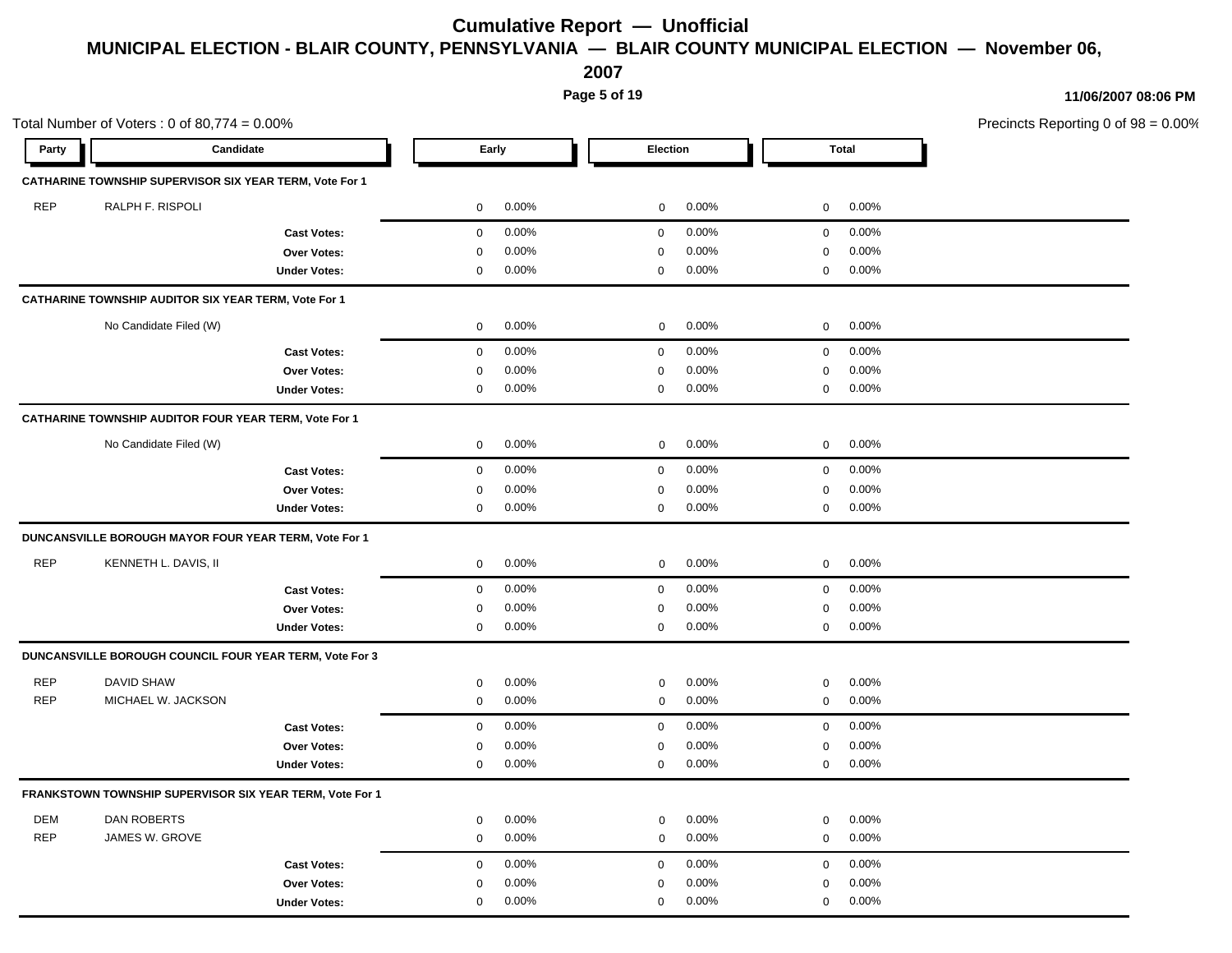**2007**

**Page 6 of 19**

|            | Total Number of Voters: $0$ of 80,774 = $0.00\%$                |                     |                       |                      |                       | Precincts Reporting 0 of 98 = 0.00% |
|------------|-----------------------------------------------------------------|---------------------|-----------------------|----------------------|-----------------------|-------------------------------------|
| Party      | Candidate                                                       |                     | Early                 | Election             | <b>Total</b>          |                                     |
|            | FRANKSTOWN TOWNSHIP AUDITOR SIX YEAR TERM, Vote For 1           |                     |                       |                      |                       |                                     |
| <b>REP</b> | JOHN T. HILEMAN                                                 |                     | 0.00%<br>0            | 0.00%<br>$\mathbf 0$ | 0.00%<br>$\mathbf 0$  |                                     |
|            |                                                                 | <b>Cast Votes:</b>  | 0.00%<br>$\mathbf 0$  | 0.00%<br>$\mathbf 0$ | 0.00%<br>$\mathbf 0$  |                                     |
|            |                                                                 | Over Votes:         | 0.00%<br>0            | 0.00%<br>$\mathbf 0$ | 0.00%<br>$\mathbf 0$  |                                     |
|            |                                                                 | <b>Under Votes:</b> | 0.00%<br>0            | 0.00%<br>0           | 0.00%<br>0            |                                     |
|            | FREEDOM TOWNSHIP SUPERVISOR SIX YEAR TERM, Vote For 1           |                     |                       |                      |                       |                                     |
| DEM        | JACKIE N. WYLAND                                                |                     | 0.00%<br>0            | 0.00%<br>0           | 0.00%<br>$\mathbf 0$  |                                     |
| <b>REP</b> | <b>MAUREEN HAMOR</b>                                            |                     | 0.00%<br>$\mathbf 0$  | 0.00%<br>$\mathbf 0$ | 0.00%<br>$\mathbf 0$  |                                     |
|            |                                                                 | <b>Cast Votes:</b>  | 0.00%<br>$\mathbf 0$  | 0.00%<br>$\mathbf 0$ | 0.00%<br>$\mathbf 0$  |                                     |
|            |                                                                 | Over Votes:         | 0.00%<br>$\mathbf 0$  | 0.00%<br>$\mathbf 0$ | 0.00%<br>$\mathbf 0$  |                                     |
|            |                                                                 | <b>Under Votes:</b> | 0.00%<br>$\mathbf{0}$ | 0.00%<br>$\mathbf 0$ | 0.00%<br>$\mathbf 0$  |                                     |
|            | FREEDOM TOWNSHIP AUDITOR SIX YEAR TERM, Vote For 1              |                     |                       |                      |                       |                                     |
| <b>REP</b> | DENNIS E. FLAUGH                                                |                     | 0.00%<br>0            | 0.00%<br>$\mathbf 0$ | 0.00%<br>$\mathbf 0$  |                                     |
|            |                                                                 | <b>Cast Votes:</b>  | 0.00%<br>$\mathbf 0$  | 0.00%<br>$\mathbf 0$ | 0.00%<br>$\mathbf 0$  |                                     |
|            |                                                                 | Over Votes:         | 0.00%<br>$\mathbf 0$  | 0.00%<br>$\mathbf 0$ | 0.00%<br>$\mathbf 0$  |                                     |
|            |                                                                 | <b>Under Votes:</b> | 0.00%<br>$\mathbf{0}$ | 0.00%<br>$\mathbf 0$ | 0.00%<br>$\mathbf 0$  |                                     |
|            | <b>GREENFIELD TOWNSHIP SUPERVISOR SIX YEAR TERM, Vote For 1</b> |                     |                       |                      |                       |                                     |
| <b>REP</b> | WILLIAM R. LIGHTNER                                             |                     | 0.00%<br>0            | $\mathbf 0$<br>0.00% | 0.00%<br>$\mathbf 0$  |                                     |
|            |                                                                 | <b>Cast Votes:</b>  | 0.00%<br>$\mathbf 0$  | 0.00%<br>$\mathbf 0$ | 0.00%<br>$\mathbf 0$  |                                     |
|            |                                                                 | <b>Over Votes:</b>  | 0.00%<br>$\mathbf 0$  | 0.00%<br>0           | 0.00%<br>$\mathbf 0$  |                                     |
|            |                                                                 | <b>Under Votes:</b> | $\mathbf 0$<br>0.00%  | 0.00%<br>$\mathbf 0$ | 0.00%<br>$\mathbf 0$  |                                     |
|            | GREENFIELD TOWNSHIP AUDITOR SIX YEAR TERM, Vote For 1           |                     |                       |                      |                       |                                     |
| <b>REP</b> | ROGER LINGENFELTER                                              |                     | 0.00%<br>0            | 0.00%<br>$\mathbf 0$ | 0.00%<br>0            |                                     |
|            |                                                                 | <b>Cast Votes:</b>  | 0.00%<br>$\mathbf 0$  | 0.00%<br>$\mathbf 0$ | 0.00%<br>$\mathbf 0$  |                                     |
|            |                                                                 | Over Votes:         | 0.00%<br>$\mathbf 0$  | 0.00%<br>0           | 0.00%<br>$\pmb{0}$    |                                     |
|            |                                                                 | <b>Under Votes:</b> | 0.00%<br>$\mathbf 0$  | 0.00%<br>$\mathbf 0$ | 0.00%<br>$\mathbf 0$  |                                     |
|            | <b>GREENFIELD TOWNSHIP AUDITOR FOUR YEAR TERM, Vote For 1</b>   |                     |                       |                      |                       |                                     |
|            | No Candidate Filed (W)                                          |                     | 0.00%<br>$\mathbf 0$  | 0.00%<br>$\mathbf 0$ | 0.00%<br>$\mathbf{0}$ |                                     |
|            |                                                                 | <b>Cast Votes:</b>  | 0.00%<br>$\mathbf 0$  | 0.00%<br>$\mathbf 0$ | 0.00%<br>$\mathbf 0$  |                                     |
|            |                                                                 | Over Votes:         | 0.00%<br>$\mathbf 0$  | 0.00%<br>$\mathbf 0$ | 0.00%<br>$\mathbf 0$  |                                     |
|            |                                                                 | <b>Under Votes:</b> | 0.00%<br>$\mathbf 0$  | 0.00%<br>$\mathbf 0$ | 0.00%<br>$\mathsf 0$  |                                     |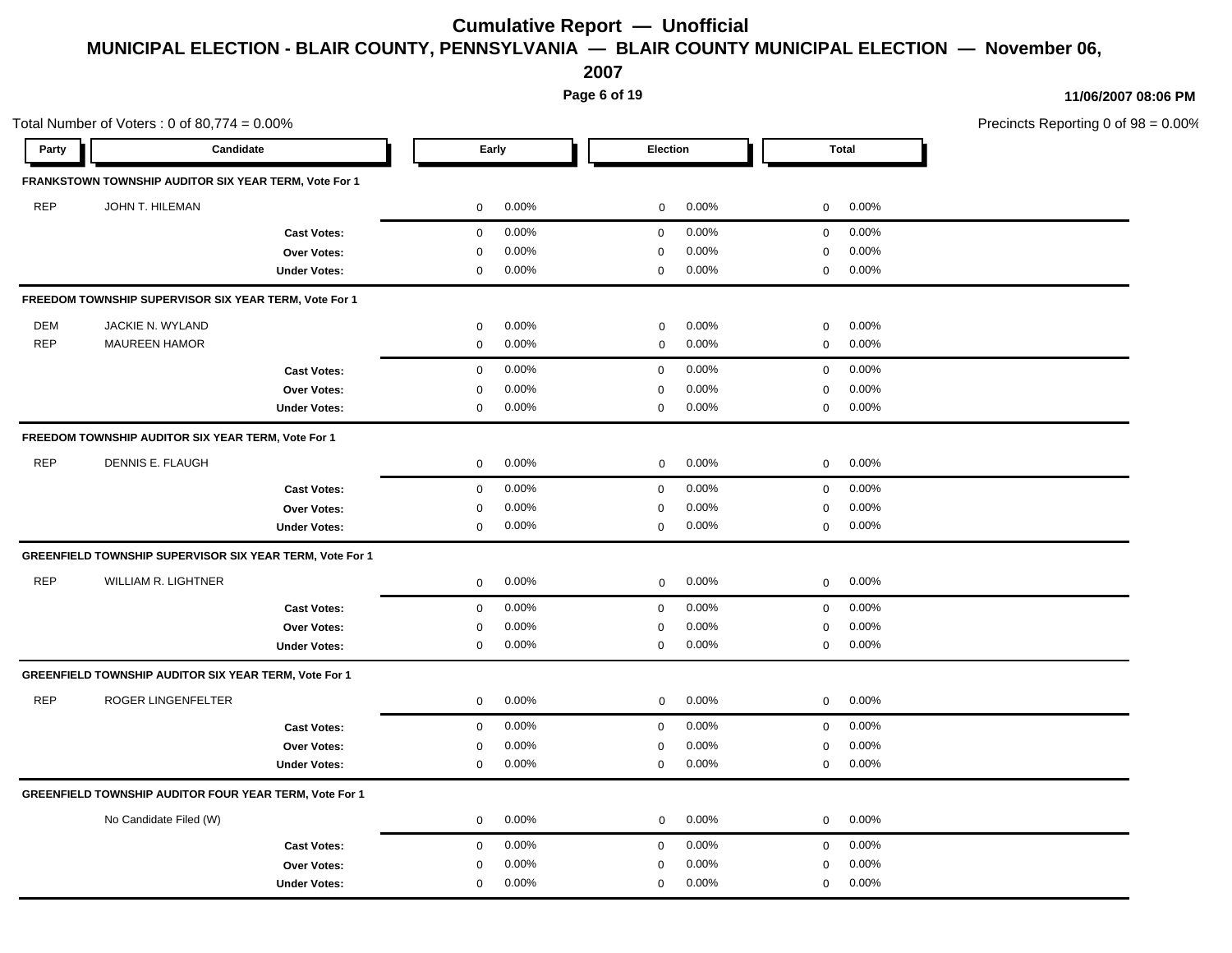**2007**

**Page 7 of 19**

| Candidate<br>Party<br>HOLLIDAYSBURG BOROUGH COUNCIL FOUR YEAR TERM WARD 1, Vote For 1<br><b>REP</b><br>JOSEPH A. POMPA<br>$\overline{0}$ | Early<br>$0.00\%$<br>$0.00\%$<br>0.00% | Election<br>$0.00\%$<br>$\overline{0}$<br>$0.00\%$<br>$\mathbf{0}$ | <b>Total</b><br>$0\qquad 0.00\%$ |  |
|------------------------------------------------------------------------------------------------------------------------------------------|----------------------------------------|--------------------------------------------------------------------|----------------------------------|--|
|                                                                                                                                          |                                        |                                                                    |                                  |  |
|                                                                                                                                          |                                        |                                                                    |                                  |  |
|                                                                                                                                          |                                        |                                                                    |                                  |  |
| $\mathbf 0$<br><b>Cast Votes:</b>                                                                                                        |                                        |                                                                    | $0\qquad 0.00\%$                 |  |
| Over Votes:<br>$\mathbf 0$                                                                                                               |                                        | 0.00%<br>$\mathbf 0$                                               | 0.00%<br>$\overline{0}$          |  |
| <b>Under Votes:</b><br>$\mathbf 0$                                                                                                       | $0.00\%$                               | 0.00%<br>$\mathbf 0$                                               | $0$ 0.00%                        |  |
| HOLLIDAYSBURG BOROUGH COUNCIL FOUR YEAR TERM WARD 3, Vote For 1                                                                          |                                        |                                                                    |                                  |  |
| REP<br>JOHN W. BRENNER<br>$\overline{0}$                                                                                                 | $0.00\%$                               | 0.00%<br>$\mathbf 0$                                               | $0\qquad 0.00\%$                 |  |
| $\mathbf{0}$<br><b>Cast Votes:</b>                                                                                                       | $0.00\%$                               | $0.00\%$<br>$\overline{0}$                                         | $0 0.00\%$                       |  |
| Over Votes:<br>$\Omega$                                                                                                                  | $0.00\%$                               | 0.00%<br>$\mathbf{0}$                                              | $0.00\%$<br>$\mathbf 0$          |  |
| <b>Under Votes:</b><br>$\mathbf{0}$                                                                                                      | $0.00\%$                               | $0.00\%$<br>0                                                      | $0\qquad 0.00\%$                 |  |
| HOLLIDAYSBURG BOROUGH COUNCIL FOUR YEAR TERM WARD 5, Vote For 1                                                                          |                                        |                                                                    |                                  |  |
| REP<br>MICHAEL W. MCLANAHAN                                                                                                              | $0\quad 0.00\%$                        | $0.00\%$<br>$\mathbf{0}$                                           | $0\quad 0.00\%$                  |  |
| <b>Cast Votes:</b><br>$\mathbf{0}$                                                                                                       | $0.00\%$                               | $0.00\%$<br>$\mathbf{0}$                                           | $0.00\%$<br>$\overline{0}$       |  |
| Over Votes:<br>0                                                                                                                         | $0.00\%$                               | 0.00%<br>0                                                         | $0.00\%$<br>$\mathbf 0$          |  |
| <b>Under Votes:</b><br>$\mathbf 0$                                                                                                       | $0.00\%$                               | 0.00%<br>$\mathbf 0$                                               | $0.00\%$<br>$\mathbf 0$          |  |
| HOLLIDAYSBURG BOROUGH COUNCIL FOUR YEAR TERM WARD 7, Vote For 1                                                                          |                                        |                                                                    |                                  |  |
| REP<br>AMY WEBSTER SILL<br>$\overline{0}$                                                                                                | $0.00\%$                               | $0.00\%$<br>$\overline{0}$                                         | $0\quad 0.00\%$                  |  |
| $\mathbf 0$<br><b>Cast Votes:</b>                                                                                                        | $0.00\%$                               | $0.00\%$<br>$\mathbf{0}$                                           | $\overline{0}$<br>$0.00\%$       |  |
| Over Votes:<br>0                                                                                                                         | $0.00\%$                               | 0.00%<br>0                                                         | $0.00\%$<br>$\mathbf 0$          |  |
| <b>Under Votes:</b><br>$\mathbf 0$                                                                                                       | $0.00\%$                               | $0.00\%$<br>$\mathbf 0$                                            | $0\quad 0.00\%$                  |  |
| HUSTON TOWNSHIP SUPERVISOR SIX YEAR TERM, Vote For 1                                                                                     |                                        |                                                                    |                                  |  |
| REP<br>JAMES C. WALTER<br>$\overline{0}$                                                                                                 | $0.00\%$                               | $0.00\%$<br>$\overline{0}$                                         | $0\quad 0.00\%$                  |  |
| $\overline{0}$<br><b>Cast Votes:</b>                                                                                                     | $0.00\%$                               | $0.00\%$<br>$\overline{0}$                                         | $0 0.00\%$                       |  |
| Over Votes:<br>$\mathbf 0$                                                                                                               | $0.00\%$                               | 0.00%<br>$\Omega$                                                  | $0.00\%$<br>$\mathbf 0$          |  |
| <b>Under Votes:</b><br>$\mathbf 0$                                                                                                       | $0.00\%$                               | $0.00\%$<br>0                                                      | $0\quad 0.00\%$                  |  |
| HUSTON TOWNSHIP AUDITOR SIX YEAR TERM, Vote For 1                                                                                        |                                        |                                                                    |                                  |  |
| No Candidate Filed (W)<br>$\overline{0}$                                                                                                 | $0.00\%$                               | $0.00\%$<br>$\overline{0}$                                         | $0 0.00\%$                       |  |
| <b>Cast Votes:</b><br>$\mathbf 0$                                                                                                        | $0.00\%$                               | $0.00\%$<br>$\mathbf{0}$                                           | $0.00\%$<br>$\overline{0}$       |  |
| Over Votes:<br>$\Omega$                                                                                                                  | 0.00%                                  | 0.00%<br>0                                                         | 0.00%<br>$\mathbf 0$             |  |
| <b>Under Votes:</b><br>$\mathbf 0$                                                                                                       | 0.00%                                  | $0.00\%$<br>$\mathbf 0$                                            | $0 0.00\%$                       |  |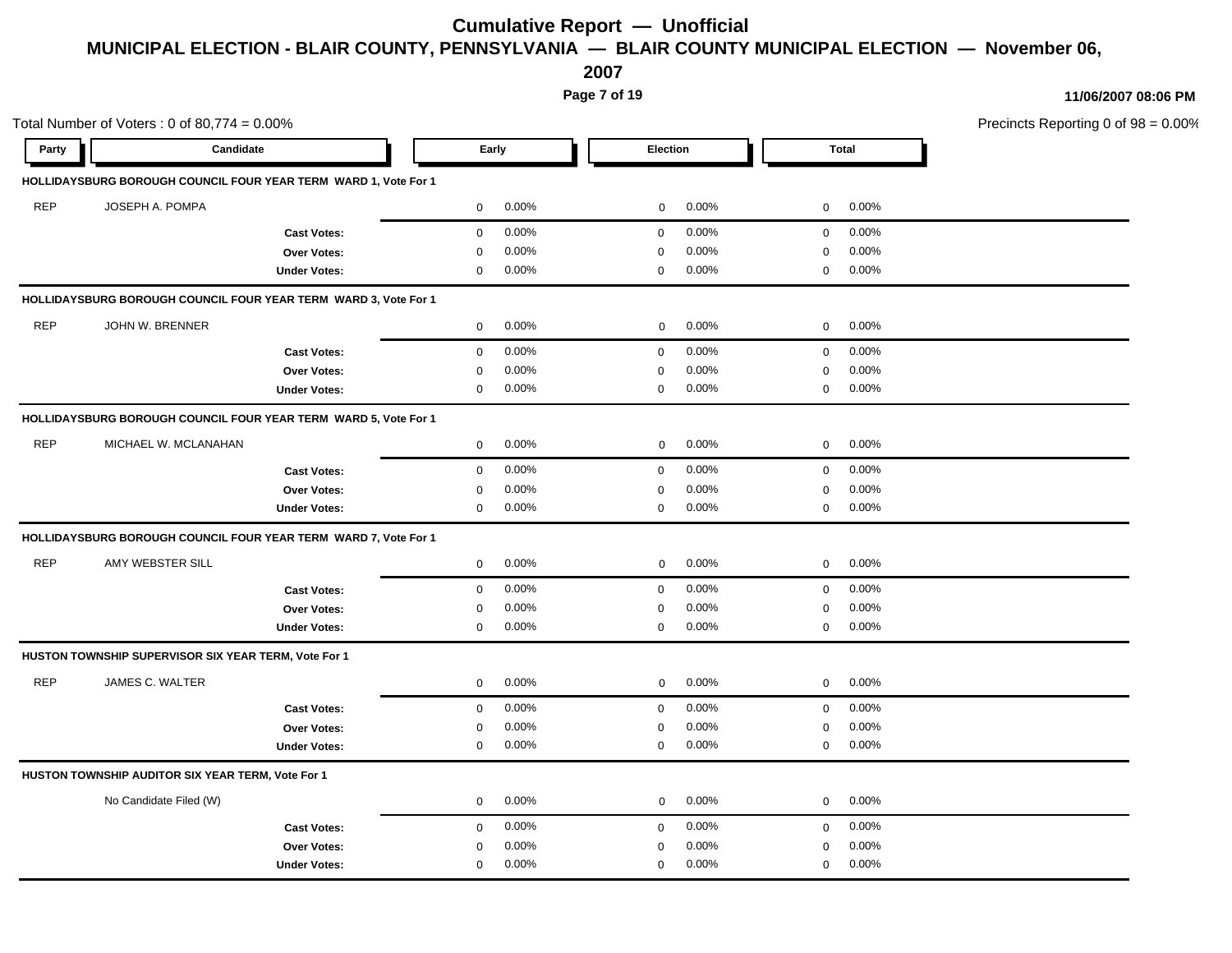**2007**

**Page 8 of 19**

|            | Total Number of Voters: $0$ of 80,774 = $0.00\%$      |                     |             |          |             |       |             |              | Precincts Reporting 0 of 98 = 0.00% |
|------------|-------------------------------------------------------|---------------------|-------------|----------|-------------|-------|-------------|--------------|-------------------------------------|
| Party      | Candidate                                             |                     |             | Early    | Election    |       |             | <b>Total</b> |                                     |
|            | JUNIATA TOWNSHIP SUPERVISOR SIX YEAR TERM, Vote For 1 |                     |             |          |             |       |             |              |                                     |
| <b>REP</b> | DAVID G. KANE                                         |                     | 0           | 0.00%    | $\mathbf 0$ | 0.00% | $\mathbf 0$ | 0.00%        |                                     |
|            |                                                       | <b>Cast Votes:</b>  | 0           | 0.00%    | $\mathbf 0$ | 0.00% | $\mathbf 0$ | 0.00%        |                                     |
|            |                                                       | <b>Over Votes:</b>  | 0           | 0.00%    | 0           | 0.00% | $\mathbf 0$ | 0.00%        |                                     |
|            |                                                       | <b>Under Votes:</b> | 0           | 0.00%    | $\mathbf 0$ | 0.00% | $\mathbf 0$ | 0.00%        |                                     |
|            | JUNIATA TOWNSHIP AUDITOR SIX YEAR TERM, Vote For 1    |                     |             |          |             |       |             |              |                                     |
|            | No Candidate Filed (W)                                |                     | $\mathbf 0$ | 0.00%    | $\mathbf 0$ | 0.00% | $\mathbf 0$ | 0.00%        |                                     |
|            |                                                       | <b>Cast Votes:</b>  | $\mathbf 0$ | 0.00%    | $\mathbf 0$ | 0.00% | $\mathbf 0$ | 0.00%        |                                     |
|            |                                                       | Over Votes:         | $\mathbf 0$ | 0.00%    | $\mathbf 0$ | 0.00% | $\mathbf 0$ | 0.00%        |                                     |
|            |                                                       | <b>Under Votes:</b> | 0           | $0.00\%$ | 0           | 0.00% | 0           | 0.00%        |                                     |
|            | JUNIATA TOWNSHIP AUDITOR FOUR YEAR TERM, Vote For 1   |                     |             |          |             |       |             |              |                                     |
|            | No Candidate Filed (W)                                |                     | $\mathbf 0$ | 0.00%    | $\mathbf 0$ | 0.00% | $\mathbf 0$ | 0.00%        |                                     |
|            |                                                       | <b>Cast Votes:</b>  | 0           | 0.00%    | $\mathbf 0$ | 0.00% | $\mathbf 0$ | 0.00%        |                                     |
|            |                                                       | Over Votes:         | 0           | 0.00%    | 0           | 0.00% | 0           | 0.00%        |                                     |
|            |                                                       | <b>Under Votes:</b> | 0           | 0.00%    | $\mathbf 0$ | 0.00% | $\mathbf 0$ | 0.00%        |                                     |
|            | JUNIATA TOWNSHIP AUDITOR TWO YEAR TERM, Vote For 1    |                     |             |          |             |       |             |              |                                     |
|            | No Candidate Filed (W)                                |                     | $\mathbf 0$ | 0.00%    | $\mathbf 0$ | 0.00% | $\mathbf 0$ | 0.00%        |                                     |
|            |                                                       | <b>Cast Votes:</b>  | $\mathbf 0$ | 0.00%    | $\mathbf 0$ | 0.00% | $\mathbf 0$ | 0.00%        |                                     |
|            |                                                       | <b>Over Votes:</b>  | 0           | 0.00%    | $\mathbf 0$ | 0.00% | $\mathbf 0$ | 0.00%        |                                     |
|            |                                                       | <b>Under Votes:</b> | 0           | 0.00%    | $\mathbf 0$ | 0.00% | $\mathbf 0$ | 0.00%        |                                     |
|            | LOGAN TOWNSHIP SUPERVISOR SIX YEAR TERM, Vote For 2   |                     |             |          |             |       |             |              |                                     |
| <b>DEM</b> | DAVID M. HOOVER                                       |                     | 0           | 0.00%    | 0           | 0.00% | 0           | 0.00%        |                                     |
|            | FRANK J. MELOY                                        |                     | $\mathbf 0$ | 0.00%    | 0           | 0.00% | 0           | 0.00%        |                                     |
| <b>REP</b> | <b>JOE METZGAR</b>                                    |                     | $\mathbf 0$ | 0.00%    | $\mathbf 0$ | 0.00% | $\mathbf 0$ | 0.00%        |                                     |
| <b>IND</b> | <b>GEORGE KOECK</b>                                   |                     | 0           | 0.00%    | 0           | 0.00% | 0           | 0.00%        |                                     |
|            |                                                       | <b>Cast Votes:</b>  | 0           | 0.00%    | $\mathbf 0$ | 0.00% | $\mathbf 0$ | 0.00%        |                                     |
|            |                                                       | Over Votes:         | 0           | 0.00%    | 0           | 0.00% | 0           | 0.00%        |                                     |
|            |                                                       | <b>Under Votes:</b> | $\mathbf 0$ | 0.00%    | 0           | 0.00% | $\mathbf 0$ | 0.00%        |                                     |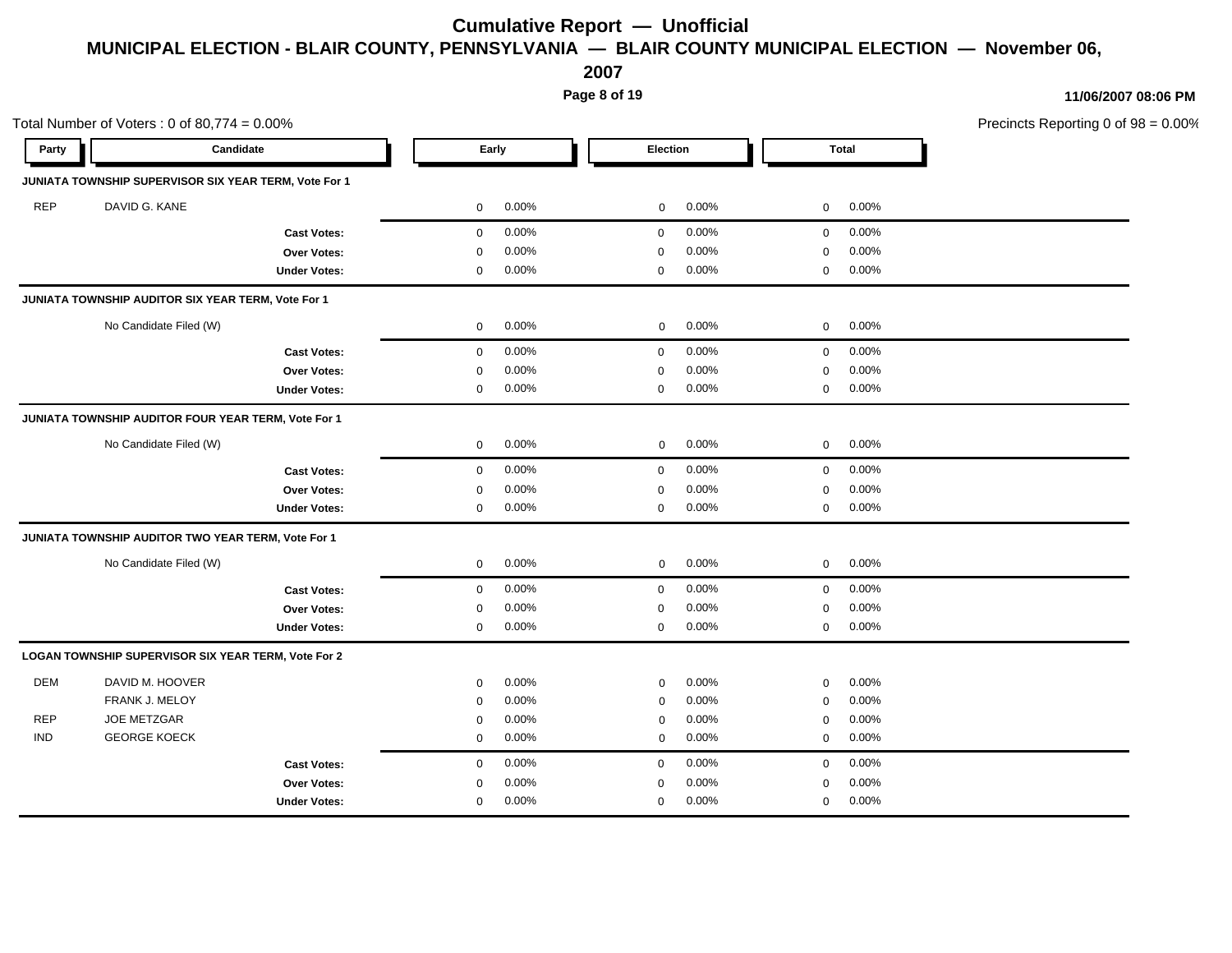**2007**

**Page 9 of 19**

| Total Number of Voters: $0$ of 80,774 = $0.00\%$ |                                                        |                     |                      |             |          |             |              | Precincts Reporting 0 of 98 = 0.00% |
|--------------------------------------------------|--------------------------------------------------------|---------------------|----------------------|-------------|----------|-------------|--------------|-------------------------------------|
| Party                                            | Candidate                                              |                     | Early                | Election    |          |             | <b>Total</b> |                                     |
|                                                  | LOGAN TOWNSHIP SUPERVISOR FOUR YEAR TERM, Vote For 1   |                     |                      |             |          |             |              |                                     |
| <b>DEM</b>                                       | DAVID M. HOOVER                                        |                     | 0.00%<br>$\mathbf 0$ | $\mathbf 0$ | 0.00%    | $\mathbf 0$ | 0.00%        |                                     |
| <b>REP</b>                                       | <b>JOE METZGAR</b>                                     |                     | 0.00%<br>$\mathbf 0$ | $\mathbf 0$ | 0.00%    | $\mathbf 0$ | 0.00%        |                                     |
|                                                  |                                                        | <b>Cast Votes:</b>  | 0.00%<br>$\mathbf 0$ | $\mathbf 0$ | 0.00%    | $\mathbf 0$ | 0.00%        |                                     |
|                                                  |                                                        | Over Votes:         | 0.00%<br>$\mathbf 0$ | $\Omega$    | 0.00%    | $\mathbf 0$ | 0.00%        |                                     |
|                                                  |                                                        | <b>Under Votes:</b> | $\mathbf 0$<br>0.00% | $\mathbf 0$ | 0.00%    | $\mathbf 0$ | 0.00%        |                                     |
|                                                  | LOGAN TOWNSHIP AUDITOR SIX YEAR TERM, Vote For 1       |                     |                      |             |          |             |              |                                     |
| <b>REP</b>                                       | DAVID J. MASON                                         |                     | 0.00%<br>0           | $\mathbf 0$ | 0.00%    | $\mathbf 0$ | 0.00%        |                                     |
|                                                  |                                                        | <b>Cast Votes:</b>  | 0.00%<br>$\mathbf 0$ | $\mathbf 0$ | 0.00%    | $\mathbf 0$ | 0.00%        |                                     |
|                                                  |                                                        | Over Votes:         | 0.00%<br>$\mathbf 0$ | $\mathbf 0$ | 0.00%    | $\pmb{0}$   | 0.00%        |                                     |
|                                                  |                                                        | <b>Under Votes:</b> | 0.00%<br>$\mathbf 0$ | 0           | 0.00%    | $\mathsf 0$ | 0.00%        |                                     |
|                                                  | LOGAN TOWNSHIP AUDITOR FOUR YEAR TERM, Vote For 1      |                     |                      |             |          |             |              |                                     |
|                                                  | No Candidate Filed (W)                                 |                     | 0.00%<br>0           | $\mathbf 0$ | $0.00\%$ | $\mathbf 0$ | 0.00%        |                                     |
|                                                  |                                                        | <b>Cast Votes:</b>  | 0.00%<br>$\mathbf 0$ | $\mathbf 0$ | 0.00%    | $\mathbf 0$ | 0.00%        |                                     |
|                                                  |                                                        | Over Votes:         | 0.00%<br>0           | 0           | 0.00%    | $\pmb{0}$   | 0.00%        |                                     |
|                                                  |                                                        | <b>Under Votes:</b> | 0.00%<br>$\mathbf 0$ | $\mathbf 0$ | 0.00%    | $\mathbf 0$ | 0.00%        |                                     |
|                                                  | LOGAN TOWNSHIP AUDITOR TWO YEAR TERM, Vote For 1       |                     |                      |             |          |             |              |                                     |
|                                                  | No Candidate Filed (W)                                 |                     | 0.00%<br>0           | $\mathbf 0$ | 0.00%    | $\mathbf 0$ | 0.00%        |                                     |
|                                                  |                                                        | <b>Cast Votes:</b>  | 0.00%<br>$\mathbf 0$ | $\mathbf 0$ | 0.00%    | $\mathbf 0$ | 0.00%        |                                     |
|                                                  |                                                        | Over Votes:         | 0.00%<br>0           | 0           | 0.00%    | $\mathbf 0$ | 0.00%        |                                     |
|                                                  |                                                        | <b>Under Votes:</b> | $\mathbf 0$<br>0.00% | $\mathbf 0$ | 0.00%    | $\mathsf 0$ | 0.00%        |                                     |
|                                                  | MARTINSBURG BOROUGH COUNCIL FOUR YEAR TERM, Vote For 3 |                     |                      |             |          |             |              |                                     |
| <b>DEM</b>                                       | SUZANNE B. MCNALLY                                     |                     | 0.00%<br>$\mathbf 0$ | $\mathbf 0$ | 0.00%    | $\mathbf 0$ | 0.00%        |                                     |
| <b>REP</b>                                       | <b>REX L. HARTMAN</b>                                  |                     | 0.00%<br>$\mathbf 0$ | $\mathbf 0$ | 0.00%    | $\mathbf 0$ | 0.00%        |                                     |
|                                                  |                                                        | <b>Cast Votes:</b>  | 0.00%<br>$\mathbf 0$ | $\mathbf 0$ | 0.00%    | $\mathbf 0$ | 0.00%        |                                     |
|                                                  |                                                        | Over Votes:         | 0.00%<br>$\mathbf 0$ | 0           | 0.00%    | $\mathbf 0$ | 0.00%        |                                     |
|                                                  |                                                        | <b>Under Votes:</b> | 0.00%<br>$\mathbf 0$ | $\mathbf 0$ | 0.00%    | $\mathbf 0$ | 0.00%        |                                     |
|                                                  | MARTINSBURG BOROUGH AUDITOR SIX YEAR TERM, Vote For 1  |                     |                      |             |          |             |              |                                     |
| <b>REP</b>                                       | THELMA B. LAW                                          |                     | 0.00%<br>0           | $\mathbf 0$ | 0.00%    | $\mathbf 0$ | 0.00%        |                                     |
|                                                  |                                                        | <b>Cast Votes:</b>  | 0.00%<br>$\mathbf 0$ | $\mathbf 0$ | 0.00%    | $\mathbf 0$ | 0.00%        |                                     |
|                                                  |                                                        | <b>Over Votes:</b>  | 0.00%<br>$\mathbf 0$ | $\mathbf 0$ | 0.00%    | $\mathbf 0$ | 0.00%        |                                     |
|                                                  |                                                        | <b>Under Votes:</b> | 0.00%<br>$\mathbf 0$ | $\mathbf 0$ | 0.00%    | $\mathbf 0$ | 0.00%        |                                     |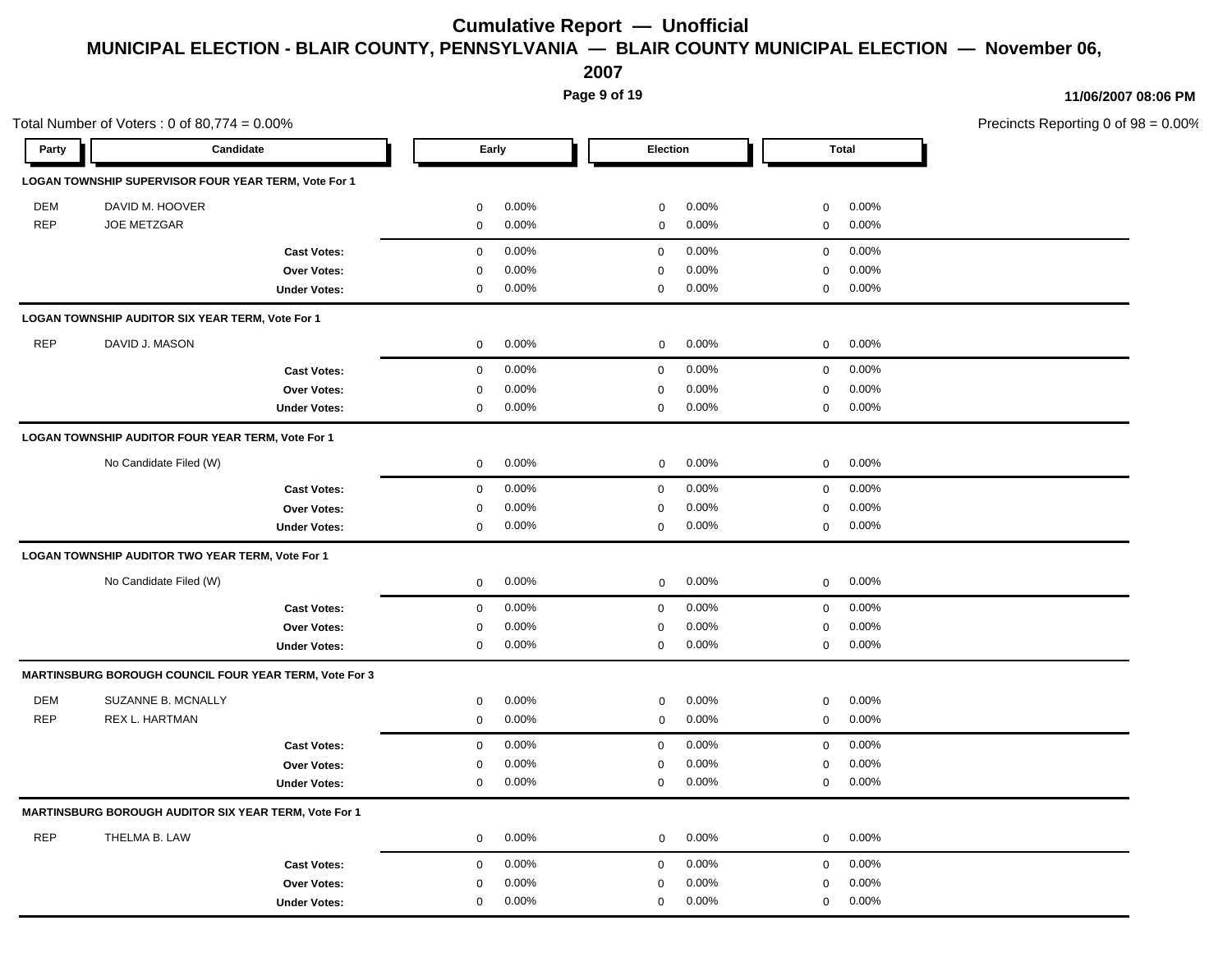**2007**

**Page 10 of 19**

|            | Total Number of Voters: $0$ of 80,774 = $0.00\%$             |                     |                            |                            |                            | Precincts Reporting 0 of 98 = 0.00% |
|------------|--------------------------------------------------------------|---------------------|----------------------------|----------------------------|----------------------------|-------------------------------------|
| Party      | Candidate                                                    |                     | Early                      | Election                   | <b>Total</b>               |                                     |
|            | NEWRY BOROUGH COUNCIL FOUR YEAR TERM, Vote For 3             |                     |                            |                            |                            |                                     |
| <b>DEM</b> | WILLIAM D. GLUNT                                             |                     | $0.00\%$<br>$\mathbf 0$    | $0.00\%$<br>$\mathbf{0}$   | 0.00%<br>$\mathbf 0$       |                                     |
| <b>DEM</b> | ANNE S. SENO                                                 |                     | $0.00\%$<br>$\mathbf 0$    | 0.00%<br>$\mathbf 0$       | $0.00\%$<br>$\overline{0}$ |                                     |
|            |                                                              | <b>Cast Votes:</b>  | $0.00\%$<br>$\overline{0}$ | $0.00\%$<br>$\overline{0}$ | $\overline{0}$<br>$0.00\%$ |                                     |
|            |                                                              | Over Votes:         | 0.00%<br>$\Omega$          | 0.00%<br>$\Omega$          | 0.00%<br>$\mathbf 0$       |                                     |
|            |                                                              | <b>Under Votes:</b> | $0.00\%$<br>$\mathbf 0$    | $0.00\%$<br>$\mathbf 0$    | $0\quad 0.00\%$            |                                     |
|            | NORTH WOODBURY TOWNSHIP SUPERVISOR SIX YEAR TERM, Vote For 1 |                     |                            |                            |                            |                                     |
| <b>REP</b> | <b>GARY L. NISEWONGER</b>                                    |                     | $0.00\%$<br>$\overline{0}$ | $0.00\%$<br>$\mathbf{0}$   | $0\qquad 0.00\%$           |                                     |
|            |                                                              | <b>Cast Votes:</b>  | $0.00\%$<br>$\mathbf 0$    | 0.00%<br>$\mathbf 0$       | $0.00\%$<br>$\mathbf 0$    |                                     |
|            |                                                              | Over Votes:         | 0.00%<br>0                 | 0.00%<br>$\mathbf 0$       | 0.00%<br>$\mathbf 0$       |                                     |
|            |                                                              | <b>Under Votes:</b> | $0.00\%$<br>$\mathbf 0$    | $0.00\%$<br>$\mathbf 0$    | $0.00\%$<br>$\mathbf 0$    |                                     |
|            | NORTH WOODBURY TOWNSHIP AUDITOR SIX YEAR TERM, Vote For 1    |                     |                            |                            |                            |                                     |
| <b>REP</b> | DONALD L. BRUMBAUGH                                          |                     | $0.00\%$<br>$\mathbf 0$    | 0.00%<br>$\mathbf 0$       | $0\qquad 0.00\%$           |                                     |
|            |                                                              | <b>Cast Votes:</b>  | $0.00\%$<br>$\overline{0}$ | $0.00\%$<br>$\mathbf{0}$   | $0 0.00\%$                 |                                     |
|            |                                                              | Over Votes:         | 0.00%<br>$\mathbf 0$       | 0.00%<br>0                 | 0.00%<br>$\mathbf 0$       |                                     |
|            |                                                              | <b>Under Votes:</b> | $0.00\%$<br>$\mathbf 0$    | $0.00\%$<br>$\mathbf 0$    | $0\quad 0.00\%$            |                                     |
|            | NORTH WOODBURY TOWNSHIP AUDITOR FOUR YEAR TERM, Vote For 1   |                     |                            |                            |                            |                                     |
|            | No Candidate Filed (W)                                       |                     | $0.00\%$<br>$\mathbf{0}$   | $0.00\%$<br>$\overline{0}$ | $0 0.00\%$                 |                                     |
|            |                                                              | <b>Cast Votes:</b>  | $0.00\%$<br>$\overline{0}$ | $0.00\%$<br>$\overline{0}$ | $0 0.00\%$                 |                                     |
|            |                                                              | Over Votes:         | 0.00%<br>0                 | 0.00%<br>$\mathbf 0$       | 0.00%<br>$\mathbf 0$       |                                     |
|            |                                                              | <b>Under Votes:</b> | $0.00\%$<br>$\overline{0}$ | $0.00\%$<br>$\mathbf{0}$   | $0\quad 0.00\%$            |                                     |
|            | ROARING SPRING BOROUGH COUNCIL FOUR YEAR TERM, Vote For 4    |                     |                            |                            |                            |                                     |
| <b>REP</b> | WILLIAM E. BRUMBAUGH                                         |                     | 0.00%<br>$\mathbf 0$       | 0.00%<br>$\mathbf 0$       | 0.00%<br>$\mathbf 0$       |                                     |
| <b>REP</b> | <b>DENNIS IGOU</b>                                           |                     | 0.00%<br>$\mathbf 0$       | 0.00%<br>$\mathbf 0$       | $0.00\%$<br>$\overline{0}$ |                                     |
|            |                                                              | <b>Cast Votes:</b>  | $0.00\%$<br>$\mathbf 0$    | $0.00\%$<br>$\mathbf{0}$   | $0.00\%$<br>$\overline{0}$ |                                     |
|            |                                                              | Over Votes:         | $0.00\%$<br>$\mathbf 0$    | 0.00%<br>0                 | 0.00%<br>$\mathbf 0$       |                                     |
|            |                                                              | <b>Under Votes:</b> | $0.00\%$<br>$\mathbf 0$    | 0.00%<br>$\mathbf 0$       | $0\quad 0.00\%$            |                                     |
|            | ROARING SPRING BOROUGH COUNCIL TWO YEAR TERM, Vote For 1     |                     |                            |                            |                            |                                     |
| <b>REP</b> | <b>CHARLES F. YINGLING</b>                                   |                     | $0.00\%$<br>$\mathbf 0$    | $0.00\%$<br>$\mathbf{0}$   | $0 0.00\%$                 |                                     |
|            |                                                              | <b>Cast Votes:</b>  | $0.00\%$<br>$\overline{0}$ | $0.00\%$<br>$\mathbf{0}$   | $0 0.00\%$                 |                                     |
|            |                                                              | Over Votes:         | 0.00%<br>$\mathbf 0$       | 0.00%<br>$\mathbf 0$       | 0.00%<br>0                 |                                     |
|            |                                                              | <b>Under Votes:</b> | 0.00%<br>$\overline{0}$    | 0.00%<br>$\mathbf 0$       | 0.00%<br>$\overline{0}$    |                                     |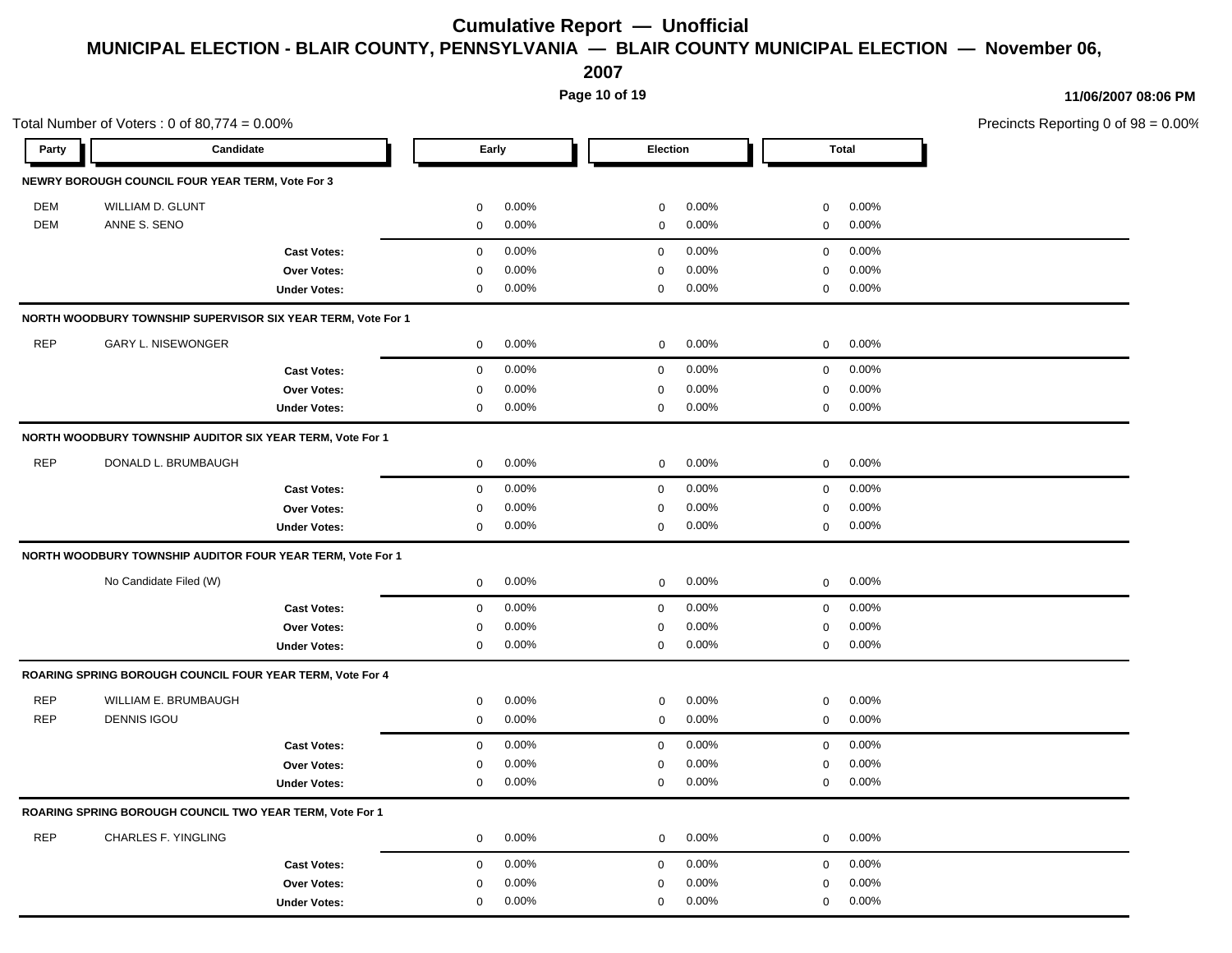**2007**

**Page 11 of 19**

|            | Total Number of Voters: $0$ of 80,774 = $0.00\%$         |                     |                       |              |       |              |              | Precincts Reporting 0 of 98 = 0.00% |
|------------|----------------------------------------------------------|---------------------|-----------------------|--------------|-------|--------------|--------------|-------------------------------------|
| Party      | Candidate                                                |                     | Early                 | Election     |       |              | <b>Total</b> |                                     |
|            | ROARING SPRING BOROUGH AUDITOR SIX YEAR TERM, Vote For 1 |                     |                       |              |       |              |              |                                     |
|            | No Candidate Filed (W)                                   |                     | 0.00%<br>0            | $\mathbf 0$  | 0.00% | $\mathbf 0$  | 0.00%        |                                     |
|            |                                                          | <b>Cast Votes:</b>  | $\mathbf 0$<br>0.00%  | $\mathbf 0$  | 0.00% | $\mathbf 0$  | 0.00%        |                                     |
|            |                                                          | Over Votes:         | 0.00%<br>$\mathbf 0$  | 0            | 0.00% | $\mathbf 0$  | 0.00%        |                                     |
|            |                                                          | <b>Under Votes:</b> | $0.00\%$<br>0         | 0            | 0.00% | 0            | 0.00%        |                                     |
|            | SNYDER TOWNSHIP SUPERVISOR SIX YEAR TERM, Vote For 1     |                     |                       |              |       |              |              |                                     |
| <b>DEM</b> | RAY RODGERS                                              |                     | 0.00%<br>0            | $\mathbf 0$  | 0.00% | $\mathbf 0$  | 0.00%        |                                     |
| <b>REP</b> | ROBERT W. NELSON                                         |                     | 0.00%<br>$\mathbf 0$  | $\mathbf 0$  | 0.00% | $\mathbf 0$  | 0.00%        |                                     |
|            |                                                          | <b>Cast Votes:</b>  | 0.00%<br>$\mathbf 0$  | $\mathbf 0$  | 0.00% | $\mathbf 0$  | 0.00%        |                                     |
|            |                                                          | Over Votes:         | 0.00%<br>$\mathbf 0$  | $\Omega$     | 0.00% | $\mathbf 0$  | 0.00%        |                                     |
|            |                                                          | <b>Under Votes:</b> | 0.00%<br>$\mathbf 0$  | $\mathbf 0$  | 0.00% | $\mathsf 0$  | 0.00%        |                                     |
|            | SNYDER TOWNSHIP AUDITOR SIX YEAR TERM, Vote For 1        |                     |                       |              |       |              |              |                                     |
|            | No Candidate Filed (W)                                   |                     | 0.00%<br>$\mathbf 0$  | $\mathbf 0$  | 0.00% | $\mathbf 0$  | 0.00%        |                                     |
|            |                                                          | <b>Cast Votes:</b>  | 0.00%<br>$\mathbf 0$  | $\mathbf 0$  | 0.00% | $\mathbf 0$  | 0.00%        |                                     |
|            |                                                          | Over Votes:         | 0.00%<br>$\mathbf 0$  | 0            | 0.00% | $\mathbf 0$  | 0.00%        |                                     |
|            |                                                          | <b>Under Votes:</b> | 0.00%<br>$\mathbf 0$  | $\mathbf 0$  | 0.00% | $\mathbf 0$  | 0.00%        |                                     |
|            | SNYDER TOWNSHIP AUDITOR FOUR YEAR TERM, Vote For 1       |                     |                       |              |       |              |              |                                     |
|            | No Candidate Filed (W)                                   |                     | 0.00%<br>$\mathbf 0$  | $\mathbf 0$  | 0.00% | $\mathbf 0$  | 0.00%        |                                     |
|            |                                                          | <b>Cast Votes:</b>  | 0.00%<br>$\mathbf 0$  | $\mathbf 0$  | 0.00% | $\mathbf 0$  | 0.00%        |                                     |
|            |                                                          | Over Votes:         | 0.00%<br>0            | 0            | 0.00% | $\mathbf 0$  | 0.00%        |                                     |
|            |                                                          | <b>Under Votes:</b> | 0.00%<br>$\mathbf 0$  | $\mathbf 0$  | 0.00% | $\mathbf 0$  | 0.00%        |                                     |
|            | SNYDER TOWNSHIP AUDITOR TWO YEAR TERM, Vote For 1        |                     |                       |              |       |              |              |                                     |
|            | No Candidate Filed (W)                                   |                     | 0.00%<br>$\mathbf 0$  | $\mathbf 0$  | 0.00% | $\mathbf 0$  | 0.00%        |                                     |
|            |                                                          | <b>Cast Votes:</b>  | 0.00%<br>$\mathbf 0$  | $\mathbf 0$  | 0.00% | $\mathbf 0$  | 0.00%        |                                     |
|            |                                                          | <b>Over Votes:</b>  | 0.00%<br>$\mathbf 0$  | 0            | 0.00% | $\mathbf 0$  | 0.00%        |                                     |
|            |                                                          | <b>Under Votes:</b> | 0.00%<br>0            | 0            | 0.00% | 0            | 0.00%        |                                     |
|            | TAYLOR TOWNSHIP SUPERVISOR SIX YEAR TERM, Vote For 1     |                     |                       |              |       |              |              |                                     |
| <b>REP</b> | PAUL D. CLOSSON                                          |                     | 0.00%<br>$\mathsf{O}$ | $\mathbf{0}$ | 0.00% | $\mathbf{0}$ | 0.00%        |                                     |
|            |                                                          | <b>Cast Votes:</b>  | 0.00%<br>$\mathbf 0$  | $\mathbf 0$  | 0.00% | $\mathbf 0$  | 0.00%        |                                     |
|            |                                                          | <b>Over Votes:</b>  | 0.00%<br>$\mathbf 0$  | 0            | 0.00% | 0            | 0.00%        |                                     |
|            |                                                          | <b>Under Votes:</b> | 0.00%<br>$\mathbf 0$  | $\mathbf 0$  | 0.00% | $\mathbf 0$  | 0.00%        |                                     |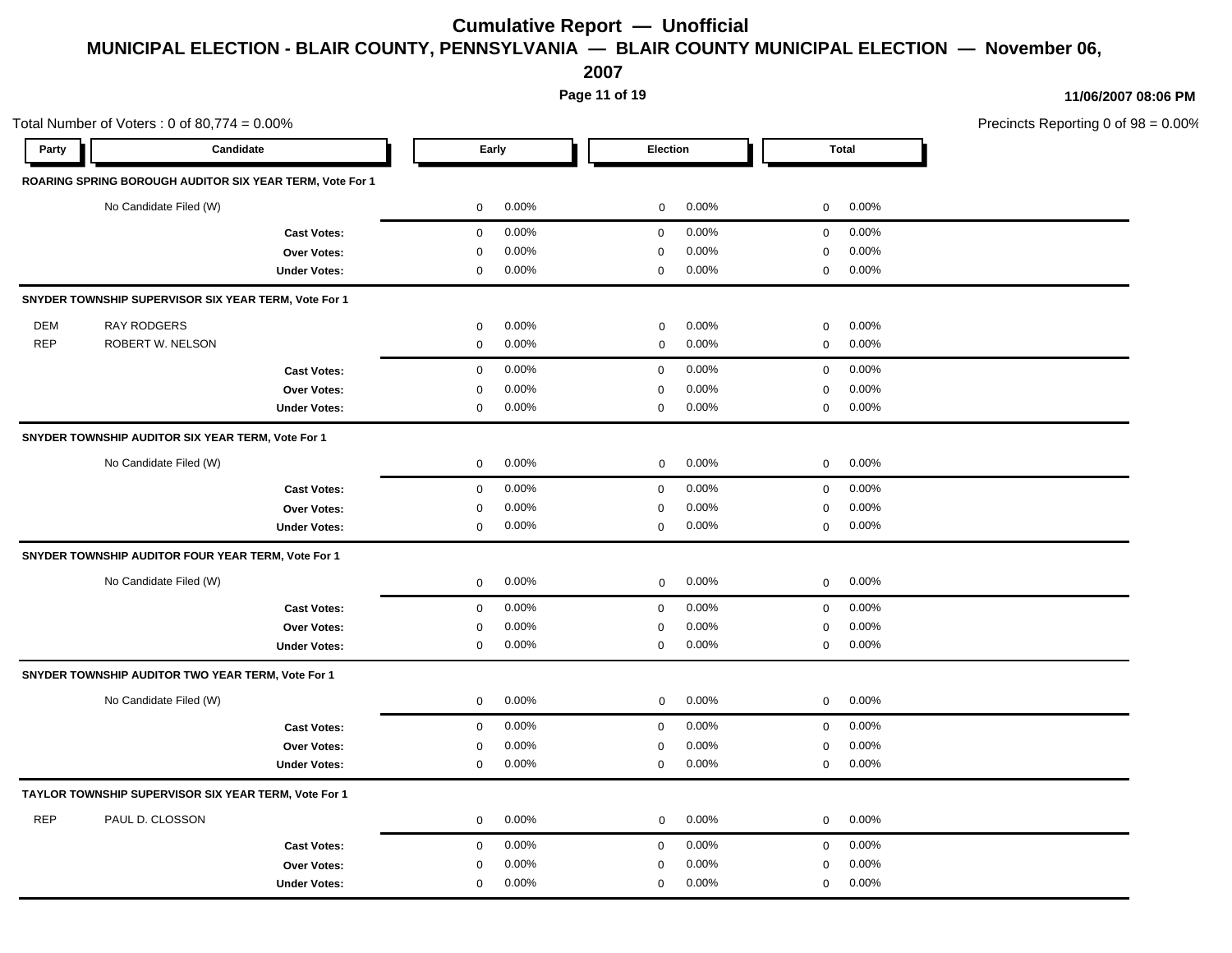**2007**

**Page 12 of 19**

|            | Total Number of Voters: $0$ of 80,774 = $0.00\%$      |  |                            |                            |                            | Precincts Reporting 0 of 98 = 0.00% |
|------------|-------------------------------------------------------|--|----------------------------|----------------------------|----------------------------|-------------------------------------|
| Party      | Candidate                                             |  | Early                      | Election                   | <b>Total</b>               |                                     |
|            | TAYLOR TOWNSHIP AUDITOR SIX YEAR TERM, Vote For 1     |  |                            |                            |                            |                                     |
|            | No Candidate Filed (W)                                |  | $0.00\%$<br>$\overline{0}$ | $0.00\%$<br>$\overline{0}$ | $0\qquad 0.00\%$           |                                     |
|            | <b>Cast Votes:</b>                                    |  | $0.00\%$<br>$\overline{0}$ | $0.00\%$<br>$\mathbf{0}$   | $0.00\%$<br>$\overline{0}$ |                                     |
|            | Over Votes:                                           |  | 0.00%<br>0                 | 0.00%<br>0                 | 0.00%<br>$\overline{0}$    |                                     |
|            | <b>Under Votes:</b>                                   |  | 0.00%<br>0                 | 0.00%<br>$\mathbf 0$       | $0.00\%$<br>$\overline{0}$ |                                     |
|            | TAYLOR TOWNSHIP AUDITOR FOUR YEAR TERM, Vote For 1    |  |                            |                            |                            |                                     |
|            | No Candidate Filed (W)                                |  | $0.00\%$<br>$\overline{0}$ | $0.00\%$<br>$\overline{0}$ | $0\qquad 0.00\%$           |                                     |
|            | <b>Cast Votes:</b>                                    |  | $0.00\%$<br>$\overline{0}$ | $0.00\%$<br>$\mathbf{0}$   | $0\qquad 0.00\%$           |                                     |
|            | Over Votes:                                           |  | 0.00%<br>$\mathbf 0$       | 0.00%<br>$\mathbf 0$       | 0.00%<br>$\overline{0}$    |                                     |
|            | <b>Under Votes:</b>                                   |  | 0.00%<br>$\mathbf 0$       | $0.00\%$<br>$\mathbf 0$    | $0 0.00\%$                 |                                     |
|            | TYRONE TOWNSHIP SUPERVISOR SIX YEAR TERM, Vote For 1  |  |                            |                            |                            |                                     |
| <b>REP</b> | RAYMOND H. PAUL, JR.                                  |  | $0.00\%$<br>$\overline{0}$ | $0.00\%$<br>$\mathbf 0$    | $0\qquad 0.00\%$           |                                     |
|            | <b>Cast Votes:</b>                                    |  | $0.00\%$<br>$\mathbf 0$    | $0.00\%$<br>$\overline{0}$ | $0.00\%$<br>$\overline{0}$ |                                     |
|            | Over Votes:                                           |  | 0.00%<br>$\mathbf 0$       | 0.00%<br>0                 | 0.00%<br>$\mathbf 0$       |                                     |
|            | <b>Under Votes:</b>                                   |  | $0.00\%$<br>$\mathbf 0$    | 0.00%<br>0                 | $0.00\%$<br>$\mathbf 0$    |                                     |
|            | TYRONE TOWNSHIP AUDITOR SIX YEAR TERM, Vote For 1     |  |                            |                            |                            |                                     |
|            | No Candidate Filed (W)                                |  | $0.00\%$<br>$\overline{0}$ | 0.00%<br>$\mathbf{0}$      | 0.00%<br>$\overline{0}$    |                                     |
|            | <b>Cast Votes:</b>                                    |  | $0.00\%$<br>$\overline{0}$ | $0.00\%$<br>$\mathbf{0}$   | $0\qquad 0.00\%$           |                                     |
|            | Over Votes:                                           |  | $0.00\%$<br>0              | 0.00%<br>0                 | $0.00\%$<br>$\mathbf 0$    |                                     |
|            | <b>Under Votes:</b>                                   |  | $0.00\%$<br>$\overline{0}$ | $0.00\%$<br>$\mathbf{0}$   | $0\quad 0.00\%$            |                                     |
|            | TYRONE BOROUGH COUNCIL FOUR YEAR TERM, Vote For 4     |  |                            |                            |                            |                                     |
| DEM        | JENNIFER L. BRYAN                                     |  | $0.00\%$<br>$\Omega$       | 0.00%<br>0                 | $0.00\%$<br>$\mathbf 0$    |                                     |
|            | PATRICIA STONER                                       |  | 0.00%<br>0                 | 0.00%<br>$\mathbf 0$       | $0.00\%$<br>$\mathbf 0$    |                                     |
| <b>REP</b> | STEPHEN M. HANZIR, JR.                                |  | $0.00\%$<br>0              | 0.00%<br>$\mathbf 0$       | 0.00%<br>$\mathbf 0$       |                                     |
| <b>REP</b> | <b>MARK KOSOGLOW</b>                                  |  | $0.00\%$<br>$\mathbf{0}$   | $0.00\%$<br>$\mathbf 0$    | 0.00%<br>$\overline{0}$    |                                     |
|            | <b>Cast Votes:</b>                                    |  | 0.00%<br>$\mathbf{0}$      | 0.00%<br>$\mathbf{0}$      | 0.00%<br>$\overline{0}$    |                                     |
|            | Over Votes:                                           |  | 0.00%<br>0                 | 0.00%<br>0                 | $0.00\%$<br>$\mathbf 0$    |                                     |
|            | <b>Under Votes:</b>                                   |  | 0.00%<br>$\overline{0}$    | 0.00%<br>$\mathbf{0}$      | $0.00\%$<br>$\overline{0}$ |                                     |
|            | WILLIAMSBURG BOROUGH MAYOR FOUR YEAR TERM, Vote For 1 |  |                            |                            |                            |                                     |
| REP        | JOHN R. TRAXLER                                       |  | $0.00\%$<br>$\overline{0}$ | $0.00\%$<br>$\overline{0}$ | $0\qquad 0.00\%$           |                                     |
|            | <b>Cast Votes:</b>                                    |  | $0.00\%$<br>$\overline{0}$ | $0.00\%$<br>$\mathbf{0}$   | $0 0.00\%$                 |                                     |
|            | Over Votes:                                           |  | $0.00\%$<br>$\mathbf 0$    | $0.00\%$<br>$\mathbf 0$    | $0.00\%$<br>$\overline{0}$ |                                     |
|            | <b>Under Votes:</b>                                   |  | $0.00\%$<br>$\mathbf{0}$   | $0.00\%$<br>$\mathbf 0$    | $0.00\%$<br>$\overline{0}$ |                                     |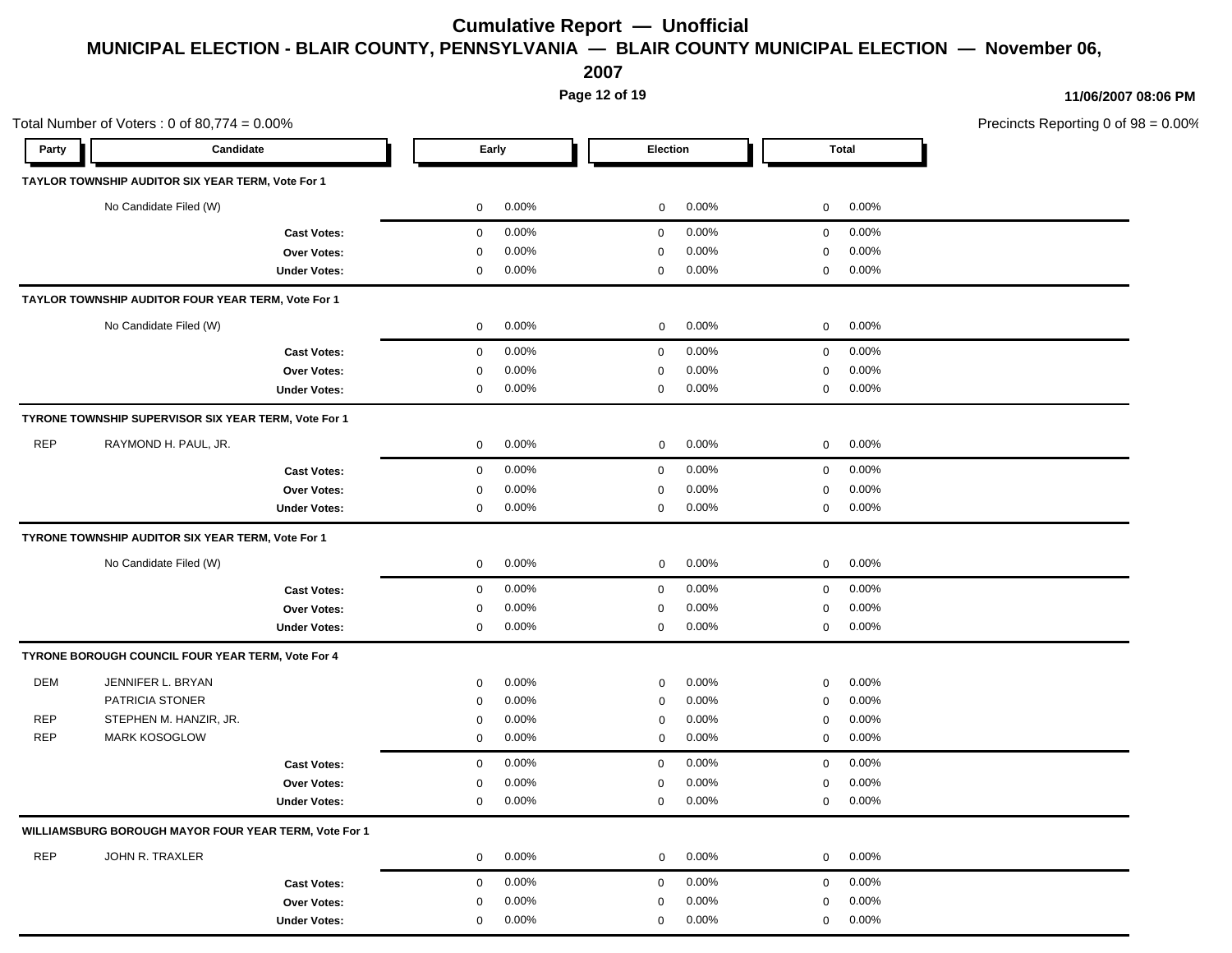**2007**

**Page 13 of 19**

|            | Total Number of Voters: $0$ of 80,774 = $0.00\%$        |                            |                            |                            | Precincts Reporting 0 of 98 = 0.00% |
|------------|---------------------------------------------------------|----------------------------|----------------------------|----------------------------|-------------------------------------|
| Party      | Candidate                                               | Early                      | Election                   | <b>Total</b>               |                                     |
|            | WILLIAMSBURG BOROUGH COUNCIL FOUR YEAR TERM, Vote For 3 |                            |                            |                            |                                     |
| DEM        | <b>REBECCA MINGLE</b>                                   | $0.00\%$<br>0              | 0.00%<br>$\mathbf 0$       | 0.00%<br>$\overline{0}$    |                                     |
| REP        | THEODORE R. HYLE                                        | 0.00%<br>0                 | 0.00%<br>$\mathbf 0$       | $0.00\%$<br>$\overline{0}$ |                                     |
|            | <b>Cast Votes:</b>                                      | $0.00\%$<br>$\overline{0}$ | $0.00\%$<br>$\overline{0}$ | $0 0.00\%$                 |                                     |
|            | <b>Over Votes:</b>                                      | 0.00%<br>$\Omega$          | 0.00%<br>$\mathbf 0$       | 0.00%<br>$\overline{0}$    |                                     |
|            | <b>Under Votes:</b>                                     | $0.00\%$<br>$\mathbf 0$    | $0.00\%$<br>$\mathbf 0$    | $0\qquad 0.00\%$           |                                     |
|            | WILLIAMSBURG BOROUGH AUDITOR SIX YEAR TERM, Vote For 1  |                            |                            |                            |                                     |
|            | No Candidate Filed (W)                                  | $0.00\%$<br>$\overline{0}$ | $0.00\%$<br>$\mathbf{0}$   | $0\quad 0.00\%$            |                                     |
|            | <b>Cast Votes:</b>                                      | $0.00\%$<br>$\overline{0}$ | $0.00\%$<br>$\overline{0}$ | $0.00\%$<br>$\overline{0}$ |                                     |
|            | <b>Over Votes:</b>                                      | 0.00%<br>$\Omega$          | 0.00%<br>$\Omega$          | $0.00\%$<br>$\Omega$       |                                     |
|            | <b>Under Votes:</b>                                     | $0.00\%$<br>$\mathbf 0$    | $0.00\%$<br>$\mathbf 0$    | $0\quad 0.00\%$            |                                     |
|            | WILLIAMSBURG BOROUGH AUDITOR FOUR YEAR TERM, Vote For 1 |                            |                            |                            |                                     |
|            | No Candidate Filed (W)                                  | $0.00\%$<br>$\overline{0}$ | $0.00\%$<br>$\overline{0}$ | $0 0.00\%$                 |                                     |
|            | <b>Cast Votes:</b>                                      | $0.00\%$<br>$\overline{0}$ | $0.00\%$<br>$\mathbf{0}$   | $\overline{0}$<br>$0.00\%$ |                                     |
|            | Over Votes:                                             | 0.00%<br>0                 | 0.00%<br>0                 | 0.00%<br>$\mathbf 0$       |                                     |
|            | <b>Under Votes:</b>                                     | $0.00\%$<br>$\mathbf 0$    | 0.00%<br>$\mathbf{0}$      | $0\quad 0.00\%$            |                                     |
|            | WILLIAMSBURG BOROUGH AUDITOR TWO YEAR TERM, Vote For 1  |                            |                            |                            |                                     |
|            | No Candidate Filed (W)                                  | $0.00\%$<br>$\overline{0}$ | $0.00\%$<br>$\overline{0}$ | $0\qquad 0.00\%$           |                                     |
|            | <b>Cast Votes:</b>                                      | 0.00%<br>$\overline{0}$    | $0.00\%$<br>$\mathbf 0$    | $\overline{0}$<br>$0.00\%$ |                                     |
|            | Over Votes:                                             | 0.00%<br>$\mathbf 0$       | 0.00%<br>$\mathbf 0$       | 0.00%<br>$\mathbf 0$       |                                     |
|            | <b>Under Votes:</b>                                     | $0.00\%$<br>$\mathbf 0$    | 0.00%<br>$\mathbf 0$       | $0 0.00\%$                 |                                     |
|            | WOODBURY TOWNSHIP SUPERVISOR SIX YEAR TERM, Vote For 1  |                            |                            |                            |                                     |
| <b>REP</b> | DENNIS P. BRUMBAUGH                                     | $0.00\%$<br>$\overline{0}$ | 0.00%<br>$\mathbf 0$       | $0.00\%$<br>$\overline{0}$ |                                     |
|            | <b>Cast Votes:</b>                                      | 0.00%<br>$\mathbf 0$       | $0.00\%$<br>$\mathbf 0$    | $0.00\%$<br>$\mathbf 0$    |                                     |
|            | Over Votes:                                             | 0.00%<br>0                 | 0.00%<br>$\mathbf 0$       | 0.00%<br>$\overline{0}$    |                                     |
|            | <b>Under Votes:</b>                                     | $0.00\%$<br>$\overline{0}$ | 0.00%<br>$\mathbf{0}$      | $\mathbf 0$<br>$0.00\%$    |                                     |
|            | WOODBURY TOWNSHIP AUDITOR SIX YEAR TERM, Vote For 1     |                            |                            |                            |                                     |
|            | No Candidate Filed (W)                                  | $0.00\%$<br>$\mathbf 0$    | $0.00\%$<br>$\mathbf{0}$   | $0\quad 0.00\%$            |                                     |
|            | <b>Cast Votes:</b>                                      | $0.00\%$<br>$\overline{0}$ | $0.00\%$<br>$\mathbf{0}$   | $0\quad 0.00\%$            |                                     |
|            | Over Votes:                                             | 0.00%<br>0                 | 0.00%<br>$\mathbf 0$       | 0.00%<br>$\mathbf 0$       |                                     |
|            | <b>Under Votes:</b>                                     | 0.00%<br>$\mathbf{0}$      | 0.00%<br>$\mathbf{0}$      | 0.00%<br>$\mathbf 0$       |                                     |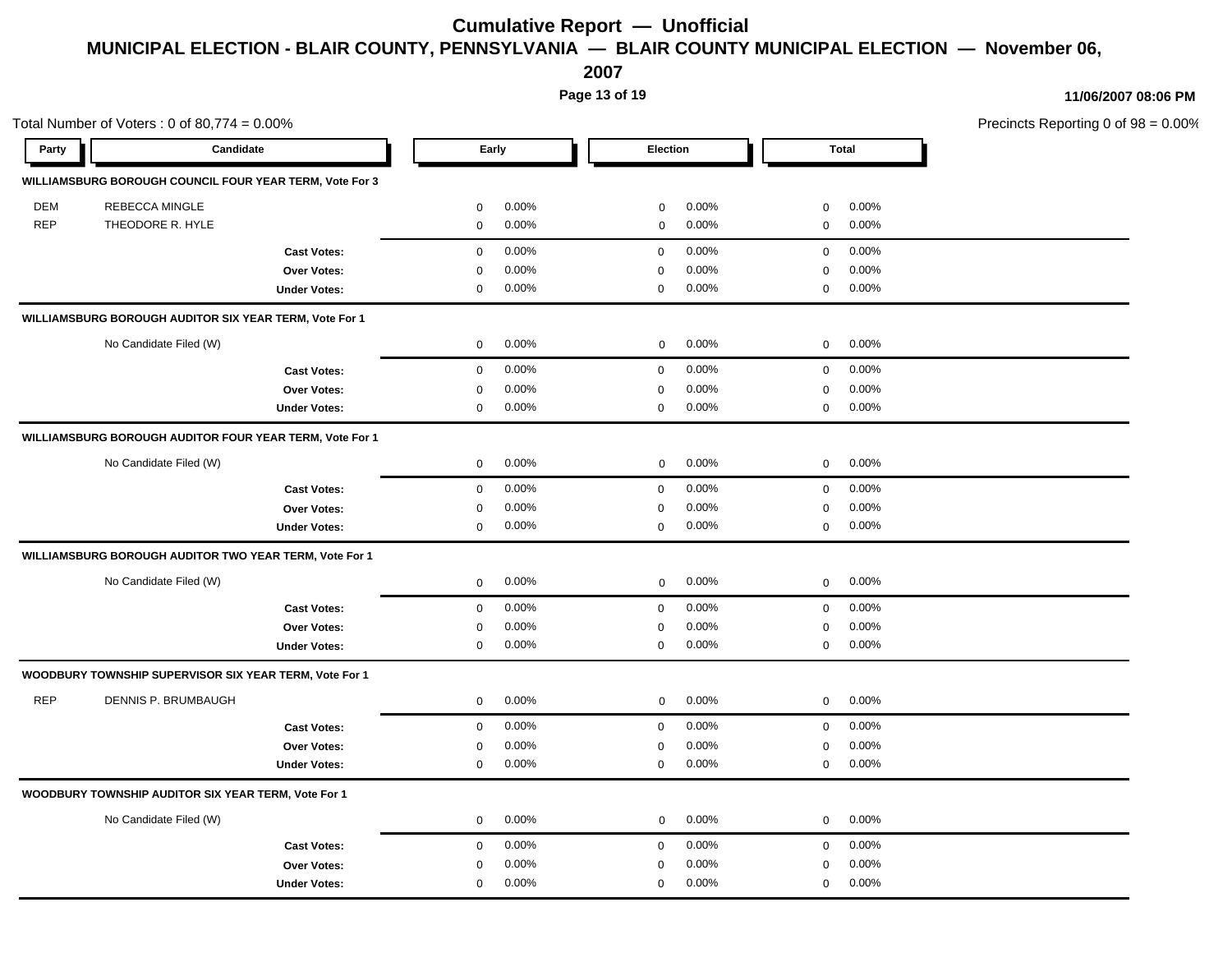**2007**

**Page 14 of 19**

|            | Total Number of Voters: $0$ of 80,774 = $0.00\%$        |                     |              |       |             |       |              |       | Precincts Reporting 0 of 98 = 0.00% |
|------------|---------------------------------------------------------|---------------------|--------------|-------|-------------|-------|--------------|-------|-------------------------------------|
| Party      | Candidate                                               |                     | Early        |       | Election    |       | <b>Total</b> |       |                                     |
|            | WOODBURY TOWNSHIP AUDITOR FOUR YEAR TERM, Vote For 1    |                     |              |       |             |       |              |       |                                     |
|            | No Candidate Filed (W)                                  |                     | $\mathbf 0$  | 0.00% | $\mathbf 0$ | 0.00% | $\mathbf 0$  | 0.00% |                                     |
|            |                                                         | <b>Cast Votes:</b>  | $\mathbf 0$  | 0.00% | $\mathbf 0$ | 0.00% | $\mathbf 0$  | 0.00% |                                     |
|            |                                                         | <b>Over Votes:</b>  | $\mathsf 0$  | 0.00% | 0           | 0.00% | $\mathbf 0$  | 0.00% |                                     |
|            |                                                         | <b>Under Votes:</b> | $\mathbf 0$  | 0.00% | 0           | 0.00% | $\mathbf 0$  | 0.00% |                                     |
|            | TUNNELHILL BOROUGH COUNCIL FOUR YEAR TERM, Vote For 3   |                     |              |       |             |       |              |       |                                     |
| <b>DEM</b> | JOSEPH LARRY BEM                                        |                     | $\mathbf 0$  | 0.00% | $\mathbf 0$ | 0.00% | $\mathbf 0$  | 0.00% |                                     |
| <b>DEM</b> | LINDA J. TADDEI                                         |                     | $\mathbf 0$  | 0.00% | $\mathbf 0$ | 0.00% | $\mathbf 0$  | 0.00% |                                     |
| <b>IND</b> | HEATHER M. MCCLOSKEY                                    |                     | $\mathbf 0$  | 0.00% | $\mathbf 0$ | 0.00% | $\mathbf 0$  | 0.00% |                                     |
|            |                                                         | <b>Cast Votes:</b>  | $\mathbf 0$  | 0.00% | $\mathbf 0$ | 0.00% | $\mathbf 0$  | 0.00% |                                     |
|            |                                                         | <b>Over Votes:</b>  | $\mathbf 0$  | 0.00% | $\mathbf 0$ | 0.00% | $\mathbf 0$  | 0.00% |                                     |
|            |                                                         | <b>Under Votes:</b> | $\mathsf 0$  | 0.00% | $\mathbf 0$ | 0.00% | $\mathsf 0$  | 0.00% |                                     |
|            | TUNNELHILL BOROUGH COUNCIL TWO YEAR TERM, Vote For 1    |                     |              |       |             |       |              |       |                                     |
| <b>DEM</b> | DOROTHY LYTLE                                           |                     | $\mathbf 0$  | 0.00% | $\mathbf 0$ | 0.00% | $\mathbf{0}$ | 0.00% |                                     |
|            |                                                         | <b>Cast Votes:</b>  | $\mathbf 0$  | 0.00% | $\mathbf 0$ | 0.00% | $\mathbf 0$  | 0.00% |                                     |
|            |                                                         | <b>Over Votes:</b>  | 0            | 0.00% | 0           | 0.00% | $\mathbf 0$  | 0.00% |                                     |
|            |                                                         | <b>Under Votes:</b> | $\mathbf 0$  | 0.00% | $\mathbf 0$ | 0.00% | $\mathbf 0$  | 0.00% |                                     |
|            | TUNNELHILL BOROUGH ASSESSOR FOUR YEAR TERM, Vote For 1  |                     |              |       |             |       |              |       |                                     |
|            | No Candidate Filed (W)                                  |                     | 0            | 0.00% | $\mathbf 0$ | 0.00% | $\mathbf 0$  | 0.00% |                                     |
|            |                                                         | <b>Cast Votes:</b>  | $\mathbf 0$  | 0.00% | $\mathbf 0$ | 0.00% | $\mathbf 0$  | 0.00% |                                     |
|            |                                                         | <b>Over Votes:</b>  | $\mathbf 0$  | 0.00% | $\mathbf 0$ | 0.00% | $\mathbf 0$  | 0.00% |                                     |
|            |                                                         | <b>Under Votes:</b> | $\mathbf{0}$ | 0.00% | $\mathbf 0$ | 0.00% | $\mathbf 0$  | 0.00% |                                     |
|            | ALTOONA AREA SCHOOL DIRECTOR FOUR YEAR TERM, Vote For 5 |                     |              |       |             |       |              |       |                                     |
|            | MARYANN JOYCE BISTLINE                                  |                     | $\mathsf 0$  | 0.00% | $\mathbf 0$ | 0.00% | $\mathbf 0$  | 0.00% |                                     |
|            | TIMOTHY A. LUCAS                                        |                     | 0            | 0.00% | 0           | 0.00% | $\mathbf 0$  | 0.00% |                                     |
|            | MARY J. KIMMEL                                          |                     | $\mathbf 0$  | 0.00% | 0           | 0.00% | $\mathbf 0$  | 0.00% |                                     |
|            | <b>MARGARET HENDRICKS</b>                               |                     | $\mathbf 0$  | 0.00% | $\mathbf 0$ | 0.00% | $\mathbf 0$  | 0.00% |                                     |
| DEM        | LIANG R. BARTKOWIAK                                     |                     | $\mathsf 0$  | 0.00% | $\mathbf 0$ | 0.00% | $\pmb{0}$    | 0.00% |                                     |
| <b>REP</b> | JAMES T. WALSTROM                                       |                     | $\mathbf 0$  | 0.00% | $\mathbf 0$ | 0.00% | $\mathbf 0$  | 0.00% |                                     |
|            |                                                         | <b>Cast Votes:</b>  | $\mathbf 0$  | 0.00% | $\mathbf 0$ | 0.00% | $\mathbf 0$  | 0.00% |                                     |
|            |                                                         | Over Votes:         | $\mathbf 0$  | 0.00% | $\Omega$    | 0.00% | $\mathbf 0$  | 0.00% |                                     |
|            |                                                         | <b>Under Votes:</b> | $\mathbf 0$  | 0.00% | 0           | 0.00% | $\mathbf 0$  | 0.00% |                                     |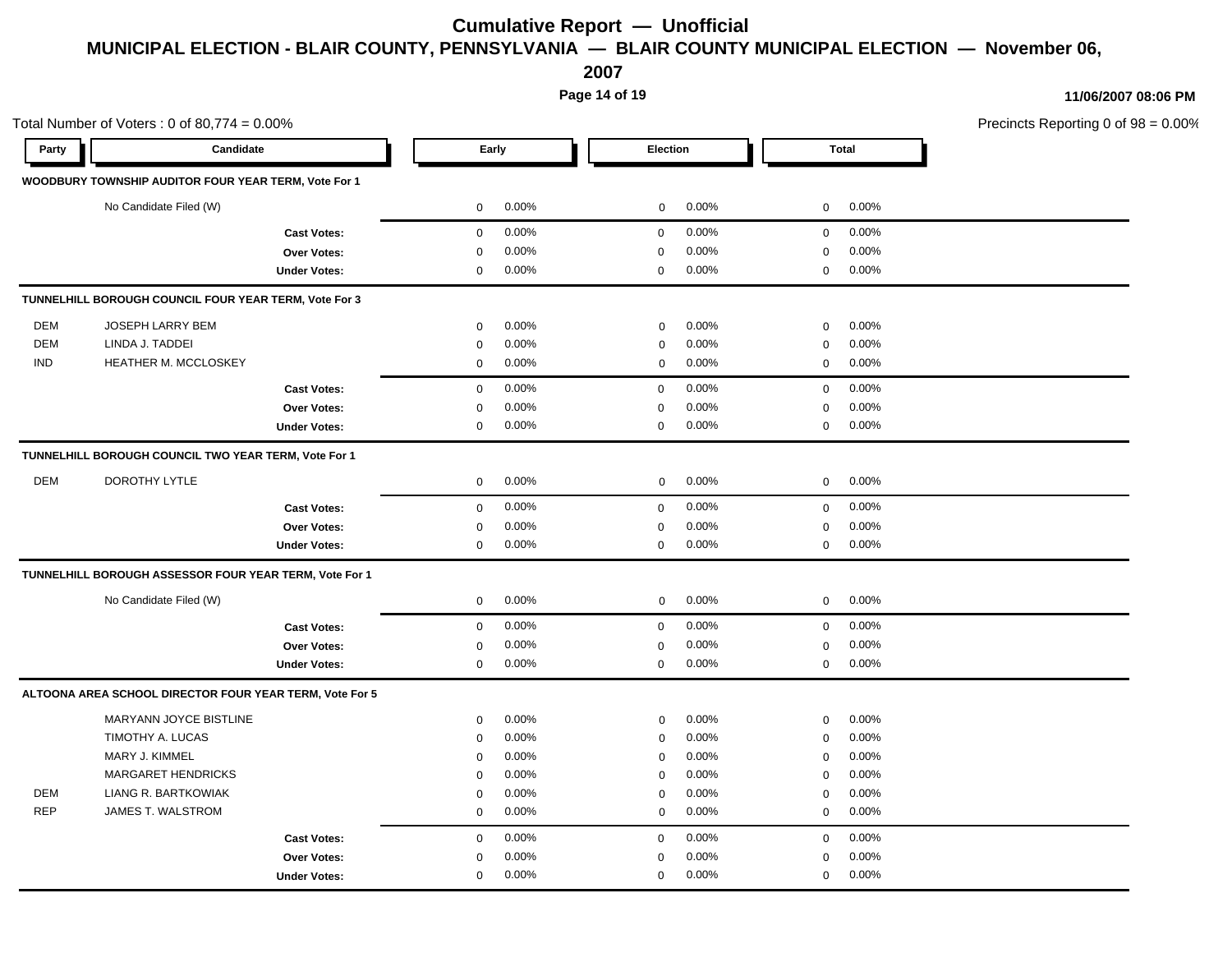**2007**

**Page 15 of 19**

|            | Total Number of Voters : 0 of 80,774 = 0.00%                  |                                                                   |                          |                            | Precincts Reporting 0 of 98 = 0.00% |  |
|------------|---------------------------------------------------------------|-------------------------------------------------------------------|--------------------------|----------------------------|-------------------------------------|--|
| Party      | Candidate                                                     | Early                                                             | Election                 | <b>Total</b>               |                                     |  |
|            | BELLWOOD ANTIS SCHOOL DIRECTOR FOUR YEAR TERM, Vote For 5     |                                                                   |                          |                            |                                     |  |
|            | DAVID A. WORTHING                                             | 0.00%<br>$\mathbf 0$                                              | 0.00%<br>$\mathbf 0$     | 0.00%<br>$\mathbf 0$       |                                     |  |
|            | J. KENNETH LOUCKS                                             | $0.00\%$<br>$\Omega$                                              | 0.00%<br>$\mathbf{0}$    | 0.00%<br>$\mathbf 0$       |                                     |  |
|            | <b>DONNA TYLER</b>                                            | 0.00%<br>$\mathbf 0$<br>0.00%<br>$\Omega$<br>0.00%<br>$\mathbf 0$ | 0.00%<br>$\mathbf 0$     | 0.00%<br>$\mathbf 0$       |                                     |  |
|            | <b>JEFF PLUMMER</b>                                           |                                                                   | 0.00%<br>0               | 0.00%<br>$\mathbf 0$       |                                     |  |
|            | RHONDA A. HOCUTT                                              |                                                                   | 0.00%<br>$\mathbf{0}$    | $0.00\%$<br>$\overline{0}$ |                                     |  |
|            | <b>Cast Votes:</b>                                            | $0.00\%$<br>$\mathbf{0}$                                          | 0.00%<br>$\mathbf 0$     | $\overline{0}$<br>0.00%    |                                     |  |
|            | <b>Over Votes:</b>                                            | 0.00%<br>$\Omega$                                                 | 0.00%<br>$\Omega$        | 0.00%<br>$\Omega$          |                                     |  |
|            | <b>Under Votes:</b>                                           | $0.00\%$<br>0                                                     | 0.00%<br>$\mathbf 0$     | $0 0.00\%$                 |                                     |  |
|            | HOLLIDAYSBURG AREA SCHOOL DIRECTOR FOUR YEAR TERM, Vote For 5 |                                                                   |                          |                            |                                     |  |
|            | DARLEE E. SILL                                                | 0.00%<br>$\mathbf 0$                                              | 0.00%<br>$\mathbf 0$     | 0.00%<br>$\mathbf 0$       |                                     |  |
|            | LAURIE A. LAFFERTY                                            | $0.00\%$<br>$\Omega$                                              | 0.00%<br>$\mathbf 0$     | $0.00\%$<br>$\overline{0}$ |                                     |  |
|            | <b>ERIC MCCOY</b>                                             | 0.00%<br>$\mathbf 0$                                              | $0.00\%$<br>$\mathbf 0$  | 0.00%<br>$\mathbf 0$       |                                     |  |
|            | STEPHEN P. KIMMEL                                             | 0.00%<br>0                                                        | 0.00%<br>$\mathbf 0$     | 0.00%<br>$\mathbf 0$       |                                     |  |
|            | JOHN R. BEYER, II                                             | 0.00%<br>$\mathbf 0$                                              | $0.00\%$<br>$\mathbf{0}$ | $0.00\%$<br>$\mathbf 0$    |                                     |  |
|            | <b>Cast Votes:</b>                                            | 0.00%<br>$\mathbf 0$                                              | $0.00\%$<br>$\mathbf 0$  | $0.00\%$<br>$\overline{0}$ |                                     |  |
|            | Over Votes:                                                   | 0.00%<br>0                                                        | 0.00%<br>0               | 0.00%<br>$\mathbf 0$       |                                     |  |
|            | <b>Under Votes:</b>                                           | 0.00%<br>$\mathbf 0$                                              | 0.00%<br>$\mathbf 0$     | $0 0.00\%$                 |                                     |  |
|            | HOLLIDAYSBURG AREA SCHOOL DIRECTOR TWO YEAR TERM, Vote For 1  |                                                                   |                          |                            |                                     |  |
|            | ROBERT VONADA                                                 | $0.00\%$<br>$\mathbf 0$                                           | 0.00%<br>$\overline{0}$  | $0.00\%$<br>$\overline{0}$ |                                     |  |
|            | <b>Cast Votes:</b>                                            | $0.00\%$<br>$\mathbf{0}$                                          | 0.00%<br>$\overline{0}$  | $0.00\%$<br>$\overline{0}$ |                                     |  |
|            | Over Votes:                                                   | 0.00%<br>$\mathbf 0$                                              | 0.00%<br>$\mathbf 0$     | 0.00%<br>$\mathbf 0$       |                                     |  |
|            | <b>Under Votes:</b>                                           | $0.00\%$<br>$\mathbf 0$                                           | $0.00\%$<br>$\mathbf 0$  | $0.00\%$<br>$\overline{0}$ |                                     |  |
|            | SPRING COVE SCHOOL DIRECTOR FOUR YEAR TERM, Vote For 5        |                                                                   |                          |                            |                                     |  |
|            | AMY ACKER-KNISELY                                             | 0.00%<br>$\mathbf 0$                                              | $0.00\%$<br>$\mathbf 0$  | 0.00%<br>$\mathbf 0$       |                                     |  |
|            | JENNIFER MURNYACK-GARNER                                      | 0.00%<br>$\mathbf 0$                                              | 0.00%<br>$\mathbf 0$     | 0.00%<br>$\mathbf 0$       |                                     |  |
|            | WILLIAM H. REPLOGLE                                           | 0.00%<br>$\mathbf 0$                                              | 0.00%<br>$\mathbf 0$     | 0.00%<br>$\mathbf 0$       |                                     |  |
| DEM        | <b>GENE HENRY</b>                                             | 0.00%<br>$\mathbf 0$                                              | 0.00%<br>$\mathbf 0$     | 0.00%<br>$\overline{0}$    |                                     |  |
| DEM        | TOM KENNEDY                                                   | 0.00%<br>0                                                        | 0.00%<br>$\mathbf 0$     | 0.00%<br>$\mathbf 0$       |                                     |  |
| <b>REP</b> | JOHN R. BIDDLE                                                | $0.00\%$<br>$\mathbf 0$                                           | 0.00%<br>$\mathbf 0$     | 0.00%<br>$\mathbf 0$       |                                     |  |
| <b>REP</b> | JAMES H. BUTLER                                               | $0.00\%$<br>$\mathbf 0$                                           | 0.00%<br>$\mathbf 0$     | $0.00\%$<br>$\mathbf 0$    |                                     |  |
|            | <b>Cast Votes:</b>                                            | $0.00\%$<br>$\overline{0}$                                        | 0.00%<br>$\mathbf{0}$    | $0.00\%$<br>$\mathbf 0$    |                                     |  |
|            | Over Votes:                                                   | 0.00%<br>$\mathbf 0$                                              | 0.00%<br>$\mathbf 0$     | 0.00%<br>$\mathbf 0$       |                                     |  |
|            | <b>Under Votes:</b>                                           | 0.00%<br>$\mathbf{0}$                                             | 0.00%<br>$\mathbf{0}$    | 0.00%<br>$\overline{0}$    |                                     |  |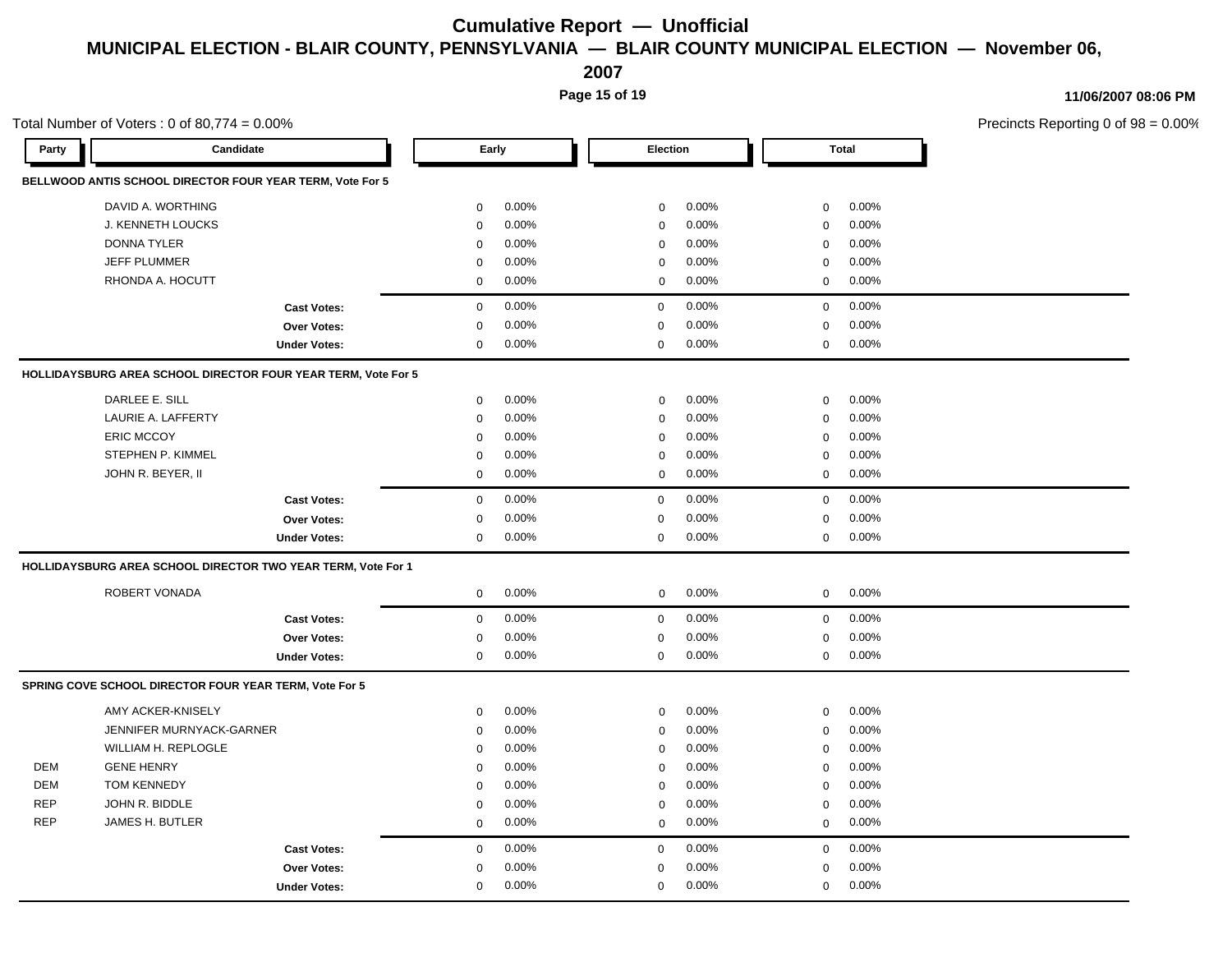**2007**

**Page 16 of 19**

| Total Number of Voters: $0$ of 80,774 = $0.00\%$ |                                                                        |                     |              |       |                 |       |             | Precincts Reporting 0 of 98 = 0.00% |  |
|--------------------------------------------------|------------------------------------------------------------------------|---------------------|--------------|-------|-----------------|-------|-------------|-------------------------------------|--|
| Party                                            | Candidate                                                              |                     | Early        |       | <b>Election</b> |       | Total       |                                     |  |
|                                                  | SPRING COVE SCHOOL DIRECTOR TWO YEAR TERM, Vote For 1                  |                     |              |       |                 |       |             |                                     |  |
|                                                  | CHARLENE M. DODSON                                                     |                     | $\mathbf 0$  | 0.00% | $\mathbf 0$     | 0.00% | $\mathbf 0$ | 0.00%                               |  |
|                                                  |                                                                        | <b>Cast Votes:</b>  | $\mathbf 0$  | 0.00% | $\mathbf 0$     | 0.00% | $\mathbf 0$ | 0.00%                               |  |
|                                                  |                                                                        | Over Votes:         | $\mathbf 0$  | 0.00% | $\mathbf 0$     | 0.00% | $\mathbf 0$ | 0.00%                               |  |
|                                                  |                                                                        | <b>Under Votes:</b> | $\mathbf 0$  | 0.00% | 0               | 0.00% | $\mathbf 0$ | 0.00%                               |  |
|                                                  | TYRONE AREA SCHOOL DIRECTOR FOUR YEAR TERM, Vote For 5                 |                     |              |       |                 |       |             |                                     |  |
|                                                  | NORMAN E. HUFF                                                         |                     | 0            | 0.00% | 0               | 0.00% | $\mathbf 0$ | 0.00%                               |  |
|                                                  | PETE DUTROW                                                            |                     | $\mathbf 0$  | 0.00% | $\mathbf 0$     | 0.00% | $\mathbf 0$ | 0.00%                               |  |
|                                                  | <b>RAYMOND DETWILER</b>                                                |                     | $\mathbf 0$  | 0.00% | $\mathbf 0$     | 0.00% | $\mathbf 0$ | 0.00%                               |  |
|                                                  | LUTHER LAIRD                                                           |                     | 0            | 0.00% | $\mathbf 0$     | 0.00% | $\mathbf 0$ | 0.00%                               |  |
|                                                  | LEE R. STOVER                                                          |                     | $\mathbf 0$  | 0.00% | 0               | 0.00% | $\mathbf 0$ | 0.00%                               |  |
|                                                  |                                                                        | <b>Cast Votes:</b>  | $\mathbf 0$  | 0.00% | $\mathbf 0$     | 0.00% | $\mathbf 0$ | 0.00%                               |  |
|                                                  |                                                                        | <b>Over Votes:</b>  | $\mathbf 0$  | 0.00% | 0               | 0.00% | $\mathbf 0$ | 0.00%                               |  |
|                                                  |                                                                        | <b>Under Votes:</b> | $\mathbf{0}$ | 0.00% | 0               | 0.00% | $\mathbf 0$ | 0.00%                               |  |
|                                                  | PENN CAMBRIA SCHOOL DIRECTOR FOUR YEAR TERM, Vote For 5                |                     |              |       |                 |       |             |                                     |  |
|                                                  | <b>GEORGE F. PYO</b>                                                   |                     | $\mathbf{0}$ | 0.00% | $\mathbf 0$     | 0.00% | $\mathbf 0$ | 0.00%                               |  |
|                                                  | <b>JUSTIN L. ROBERTS</b>                                               |                     | $\mathbf 0$  | 0.00% | $\mathbf 0$     | 0.00% | $\mathbf 0$ | 0.00%                               |  |
|                                                  | <b>KAREN S. CLAAR</b>                                                  |                     | $\mathbf 0$  | 0.00% | $\mathbf 0$     | 0.00% | $\mathbf 0$ | 0.00%                               |  |
|                                                  | TOM CREEHAN                                                            |                     | $\mathbf 0$  | 0.00% | $\Omega$        | 0.00% | $\mathbf 0$ | 0.00%                               |  |
| <b>DEM</b>                                       | <b>GUY ADRIAN MONICA</b>                                               |                     | $\mathbf 0$  | 0.00% | $\mathbf 0$     | 0.00% | $\mathbf 0$ | 0.00%                               |  |
| <b>REP</b>                                       | LAWRENCE E. BEHE, JR.                                                  |                     | $\mathbf 0$  | 0.00% | $\mathbf 0$     | 0.00% | $\mathbf 0$ | 0.00%                               |  |
|                                                  |                                                                        | <b>Cast Votes:</b>  | $\mathbf 0$  | 0.00% | $\mathbf 0$     | 0.00% | $\mathbf 0$ | 0.00%                               |  |
|                                                  |                                                                        | Over Votes:         | 0            | 0.00% | 0               | 0.00% | 0           | 0.00%                               |  |
|                                                  |                                                                        | <b>Under Votes:</b> | 0            | 0.00% | $\mathbf 0$     | 0.00% | $\mathsf 0$ | 0.00%                               |  |
|                                                  | CLAYSBURG KIMMEL SCHOOL DIRECTOR FOUR YEAR TERM DISTRICT 1, Vote For 2 |                     |              |       |                 |       |             |                                     |  |
|                                                  | SUSAN M. DIEHL                                                         |                     | $\mathbf 0$  | 0.00% | $\mathbf 0$     | 0.00% | $\mathbf 0$ | 0.00%                               |  |
| <b>REP</b>                                       | TERRI L. LINGENFELTER                                                  |                     | $\mathbf 0$  | 0.00% | 0               | 0.00% | $\mathbf 0$ | 0.00%                               |  |
|                                                  |                                                                        | <b>Cast Votes:</b>  | $\mathbf{0}$ | 0.00% | 0               | 0.00% | $\mathbf 0$ | 0.00%                               |  |
|                                                  |                                                                        | Over Votes:         | $\mathbf 0$  | 0.00% | $\mathbf 0$     | 0.00% | $\mathbf 0$ | 0.00%                               |  |
|                                                  |                                                                        | <b>Under Votes:</b> | $\mathbf{0}$ | 0.00% | $\mathbf 0$     | 0.00% | $\mathbf 0$ | 0.00%                               |  |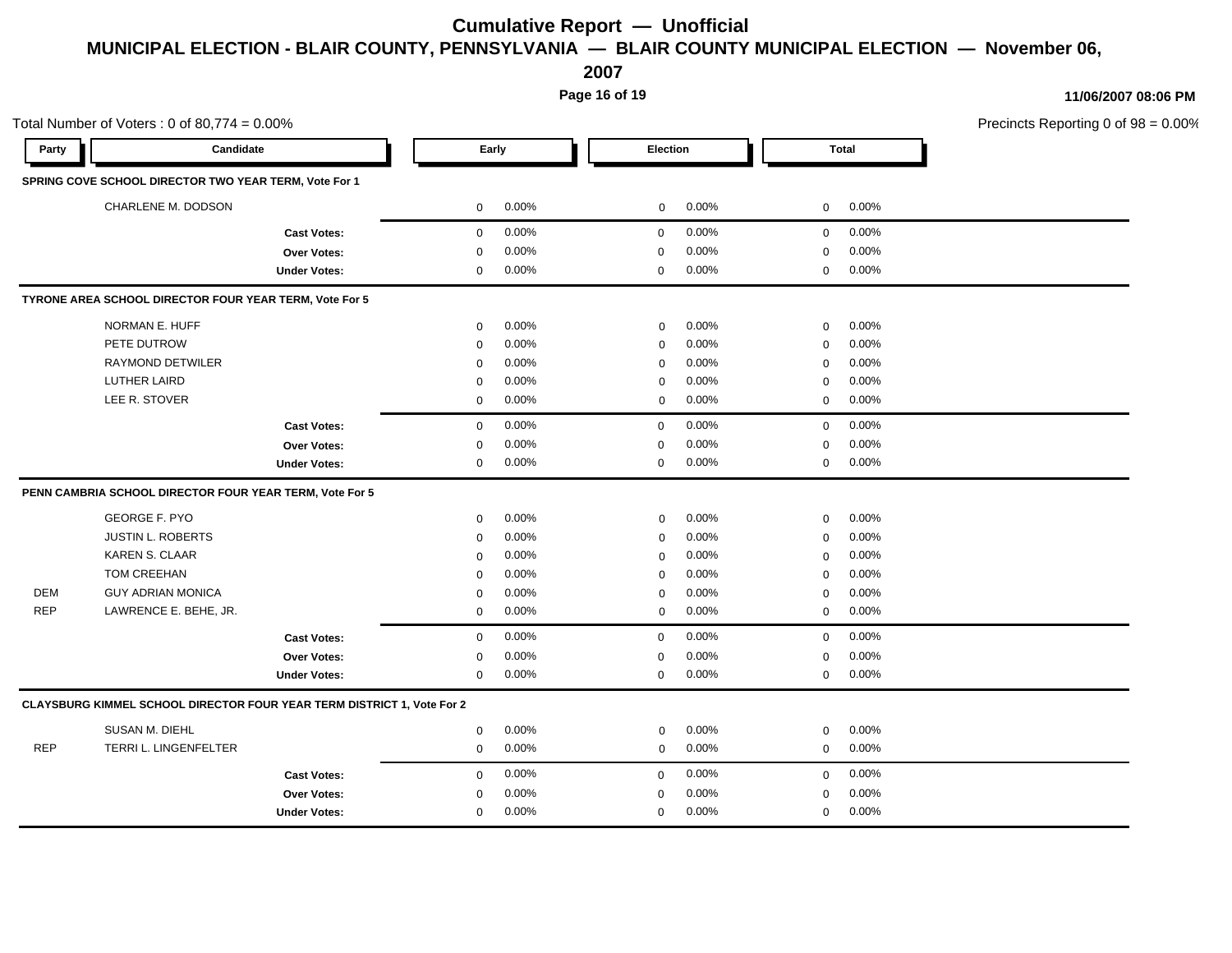**2007**

**Page 17 of 19**

**11/06/2007 08:06 PM**

Total Number of Voters : 0 of  $80.774 = 0.00\%$ Precincts Reporting 0 of 98 = 0.00% **Party Candidate Early Election Total CLAYSBURG KIMMEL SCHOOL DIRECTOR FOUR YEAR TERM DISTRICTS 2 & 3, Vote For 1** JOHN S. BURKET 0 0.00% 0 0.00% 0 0.00% **Cast Votes:** 0 0.00% 0 0.00% 0 0.00% **Over Votes:** 0 **Under Votes:** 0 0.00% 0.00% 0.00% 0 0.00% 0 0.00% 0.00% 0 0.00% 0.00% 0.00% **WILLIAMSBURG COMMUNITY SCHOOL DIRECTOR FOUR YEAR TERM CATHARINE TWP, Vote For 1** BARRY M. ENGLAND 0 0.00% 0 0.00% 0 0.00% **Cast Votes:** 0 0.00% 0 0.00% 0 0.00% **Over Votes:** 0 0.00% **Under Votes:** 0 0.00% 0 0.00% 0 0.00% 0 0.00% 0.00% 0 0.00% 0.00% 0.00% **WILLIAMSBURG COMMUNITY SCHOOL DIRECTOR TWO YEAR TERM CATHARINE TWP, Vote For 1** REP JEFFREY A. HILEMAN 0 0.00% 0 0.00% 0 0.00% **Cast Votes:** 0 0.00% 0 0.00% 0 0.00% **Over Votes:** 0 0.00% **Under Votes:** 0 0.00% 0 0.00% 0 0.00% 0 0.00% 0.00% 0 0.00% 0.00% 0.00% **WILLIAMSBURG COMMUNITY SCHOOL DIRECTOR FOUR YEAR TERM WILLIAMSBURG BORO, Vote For 2** JAMES D. PRICE 0 0.00% 0 0.00% 0 0.00% REP JANET S. LEE 0 0.00% 0 0.00% 0 0.00% **Cast Votes:** 0 0.00% 0 0.00% 0 0.00% **Over Votes:** 0 0.00% **Under Votes:** 0 0.00% 0 0.00% 0 0.00% 0 0.00% 0.00% 0 0.00% 0.00% 0.00% **WILLIAMSBURG COMMUNITY SCHOOL DIRECTOR FOUR YEAR TERM WOODBURY TWP, Vote For 2** REP KARYN S. SHAW 0 0.00% 0 0.00% 0 0.00% REP PATRICIA KENSINGER 0 0.00% 0 0.00% 0 0.00% **Cast Votes:** 0 0.00% 0 0.00% 0 0.00% **Over Votes:** 0 0.00% **Under Votes:** 0 0.00% 0  $0.00\%$  and  $0.00\%$  are  $0.00\%$  and  $0.00\%$ 0.00% 0 0.00% 0.00% 0.00% **JUSTICE OF THE SUPREME COURT RETENTION ELECTION Thomas G. Saylor, Vote For 1** YES 0 0.00% 0 0.00% 0 0.00% NO  $10^{10}$   $10^{10}$   $10^{10}$   $10^{10}$   $10^{10}$   $10^{10}$   $10^{10}$   $10^{10}$   $10^{10}$   $10^{10}$   $10^{10}$   $10^{10}$   $10^{10}$   $10^{10}$   $10^{10}$   $10^{10}$   $10^{10}$   $10^{10}$   $10^{10}$   $10^{10}$   $10^{10}$   $10^{10}$   $10^{10}$   $10^{10}$   $1$ **Cast Votes:** 0 0.00% 0 0.00% 0 0.00% **Over Votes:** 0 0.00% **Under Votes:** 0 0.00% 0 0.00% 0 0.00% 0 0.00% 0.00% 0 0.00% 0.00% 0.00%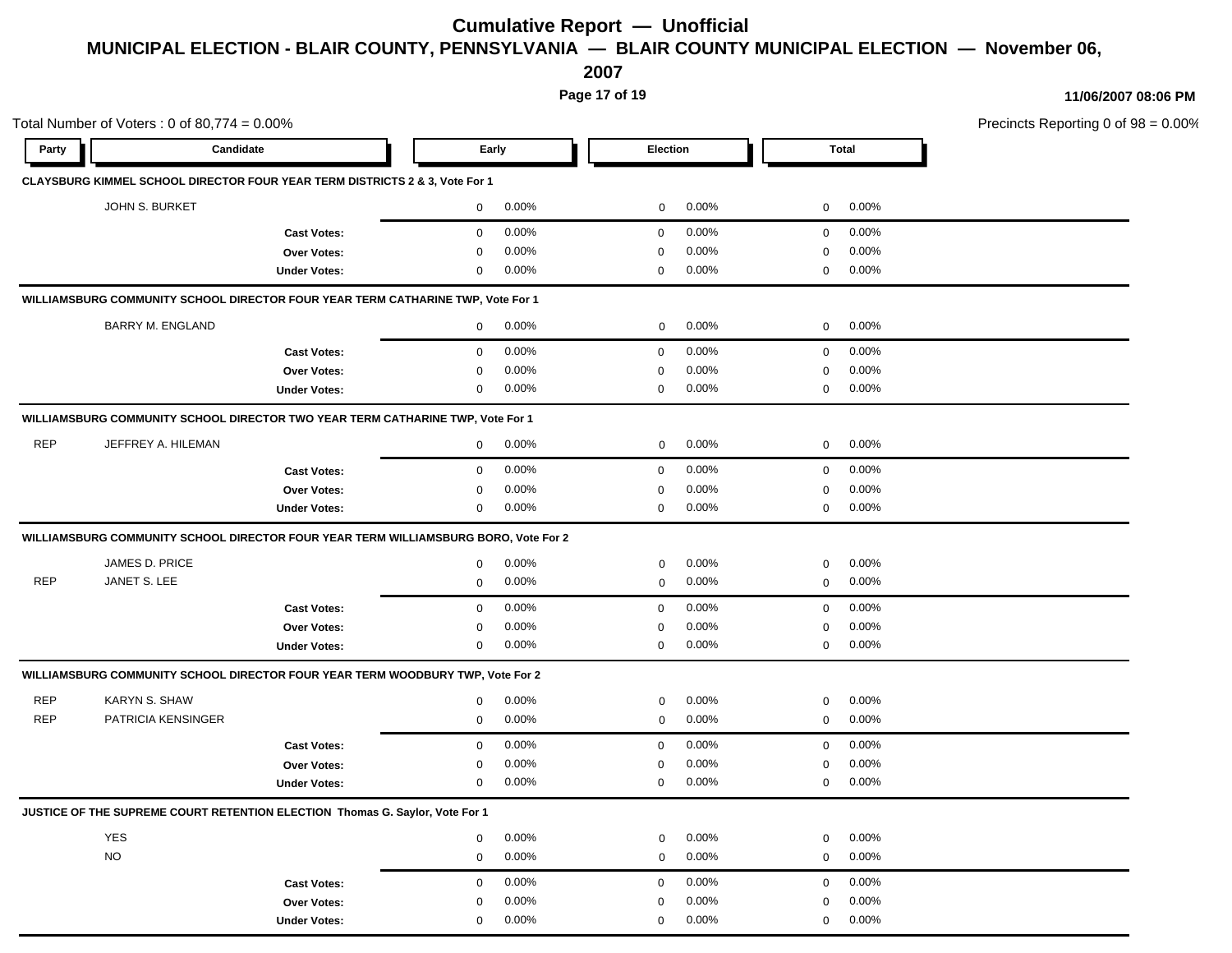**2007**

**Page 18 of 19**

|                    |            | Total Number of Voters: $0$ of 80,774 = $0.00\%$                                    |                            |                            |                            | Precincts Reporting 0 of 98 = 0.00% |  |
|--------------------|------------|-------------------------------------------------------------------------------------|----------------------------|----------------------------|----------------------------|-------------------------------------|--|
| Candidate<br>Party |            |                                                                                     | Early                      | Election                   | <b>Total</b>               |                                     |  |
|                    |            | JUDGE OF THE SUPERIOR COURT RETENTION ELECTION Joan Orie Melvin, Vote For 1         |                            |                            |                            |                                     |  |
|                    | <b>YES</b> |                                                                                     | 0.00%<br>$\mathbf 0$       | 0.00%<br>$\mathbf 0$       | 0.00%<br>$\mathbf 0$       |                                     |  |
|                    | $NO$       |                                                                                     | $0.00\%$<br>$\overline{0}$ | $0.00\%$<br>$\mathbf{0}$   | $0\qquad 0.00\%$           |                                     |  |
|                    |            | <b>Cast Votes:</b>                                                                  | $0.00\%$<br>$\mathbf 0$    | $0.00\%$<br>$\mathbf 0$    | 0.00%<br>$\mathbf 0$       |                                     |  |
|                    |            | Over Votes:                                                                         | 0.00%<br>$\Omega$          | 0.00%<br>0                 | 0.00%<br>$\mathbf 0$       |                                     |  |
|                    |            | <b>Under Votes:</b>                                                                 | $0.00\%$<br>$\mathbf 0$    | $0.00\%$<br>$\mathbf 0$    | $0$ 0.00%                  |                                     |  |
|                    |            | JUDGE OF THE SUPERIOR COURT RETENTION ELECTION John L. Musmanno, Vote For 1         |                            |                            |                            |                                     |  |
|                    | YES        |                                                                                     | 0.00%<br>$\mathbf 0$       | $0.00\%$<br>$\mathbf 0$    | $0.00\%$<br>$\overline{0}$ |                                     |  |
|                    | $NO$       |                                                                                     | $0.00\%$<br>$\overline{0}$ | $0.00\%$<br>$\mathbf 0$    | $0 0.00\%$                 |                                     |  |
|                    |            | <b>Cast Votes:</b>                                                                  | 0.00%<br>$\mathbf{0}$      | $0.00\%$<br>$\mathbf{0}$   | $0.00\%$<br>$\overline{0}$ |                                     |  |
|                    |            | Over Votes:                                                                         | 0.00%<br>0                 | 0.00%<br>$\mathbf 0$       | 0.00%<br>$\overline{0}$    |                                     |  |
|                    |            | <b>Under Votes:</b>                                                                 | $0.00\%$<br>$\mathbf 0$    | $0.00\%$<br>$\mathbf 0$    | $0 0.00\%$                 |                                     |  |
|                    |            | JUDGE OF THE SUPERIOR COURT RETENTION ELECTION Correale F. Stevens, Vote For 1      |                            |                            |                            |                                     |  |
|                    | YES        |                                                                                     | 0.00%<br>$\mathbf{0}$      | $0.00\%$<br>$\mathbf 0$    | $0.00\%$<br>$\mathbf 0$    |                                     |  |
|                    | $NO$       |                                                                                     | $0.00\%$<br>$\overline{0}$ | 0.00%<br>$\overline{0}$    | $0\qquad 0.00\%$           |                                     |  |
|                    |            | <b>Cast Votes:</b>                                                                  | 0.00%<br>$\mathbf 0$       | $0.00\%$<br>$\overline{0}$ | 0.00%<br>$\overline{0}$    |                                     |  |
|                    |            | Over Votes:                                                                         | 0.00%<br>$\Omega$          | 0.00%<br>$\mathbf 0$       | 0.00%<br>$\overline{0}$    |                                     |  |
|                    |            | <b>Under Votes:</b>                                                                 | $0.00\%$<br>$\mathbf 0$    | $0.00\%$<br>0              | $0$ 0.00%                  |                                     |  |
|                    |            | JUDGE OF THE COMMONWEALTH COURT RETENTION ELECTION Bonnie B. Leadbetter, Vote For 1 |                            |                            |                            |                                     |  |
|                    | YES        |                                                                                     | $0.00\%$<br>$\overline{0}$ | 0.00%<br>$\mathbf 0$       | 0.00%<br>$\overline{0}$    |                                     |  |
|                    | $NO$       |                                                                                     | $0.00\%$<br>$\overline{0}$ | $0.00\%$<br>$\mathbf 0$    | $0\quad 0.00\%$            |                                     |  |
|                    |            | <b>Cast Votes:</b>                                                                  | 0.00%<br>$\mathbf 0$       | 0.00%<br>$\overline{0}$    | 0.00%<br>$\overline{0}$    |                                     |  |
|                    |            | Over Votes:                                                                         | 0.00%<br>$\mathbf{0}$      | 0.00%<br>0                 | 0.00%<br>$\mathbf 0$       |                                     |  |
|                    |            | <b>Under Votes:</b>                                                                 | $0.00\%$<br>$\mathbf{0}$   | $0.00\%$<br>$\mathbf{0}$   | $0 0.00\%$                 |                                     |  |
|                    |            | JUDGE OF THE COMMONWEALTH COURT RETENTION ELECTION Bernard L. McGinley, Vote For 1  |                            |                            |                            |                                     |  |
|                    | YES        |                                                                                     | $0.00\%$<br>$\mathbf 0$    | 0.00%<br>$\mathbf 0$       | 0.00%<br>$\mathbf 0$       |                                     |  |
|                    | $NO$       |                                                                                     | $0.00\%$<br>$\overline{0}$ | $0.00\%$<br>$\overline{0}$ | $0\qquad 0.00\%$           |                                     |  |
|                    |            | <b>Cast Votes:</b>                                                                  | 0.00%<br>$\mathbf 0$       | $0.00\%$<br>$\overline{0}$ | $0.00\%$<br>$\mathbf 0$    |                                     |  |
|                    |            | Over Votes:                                                                         | 0.00%<br>0                 | 0.00%<br>$\Omega$          | 0.00%<br>$\Omega$          |                                     |  |
|                    |            | <b>Under Votes:</b>                                                                 | 0.00%<br>$\mathbf 0$       | 0.00%<br>$\mathbf 0$       | $0$ 0.00%                  |                                     |  |